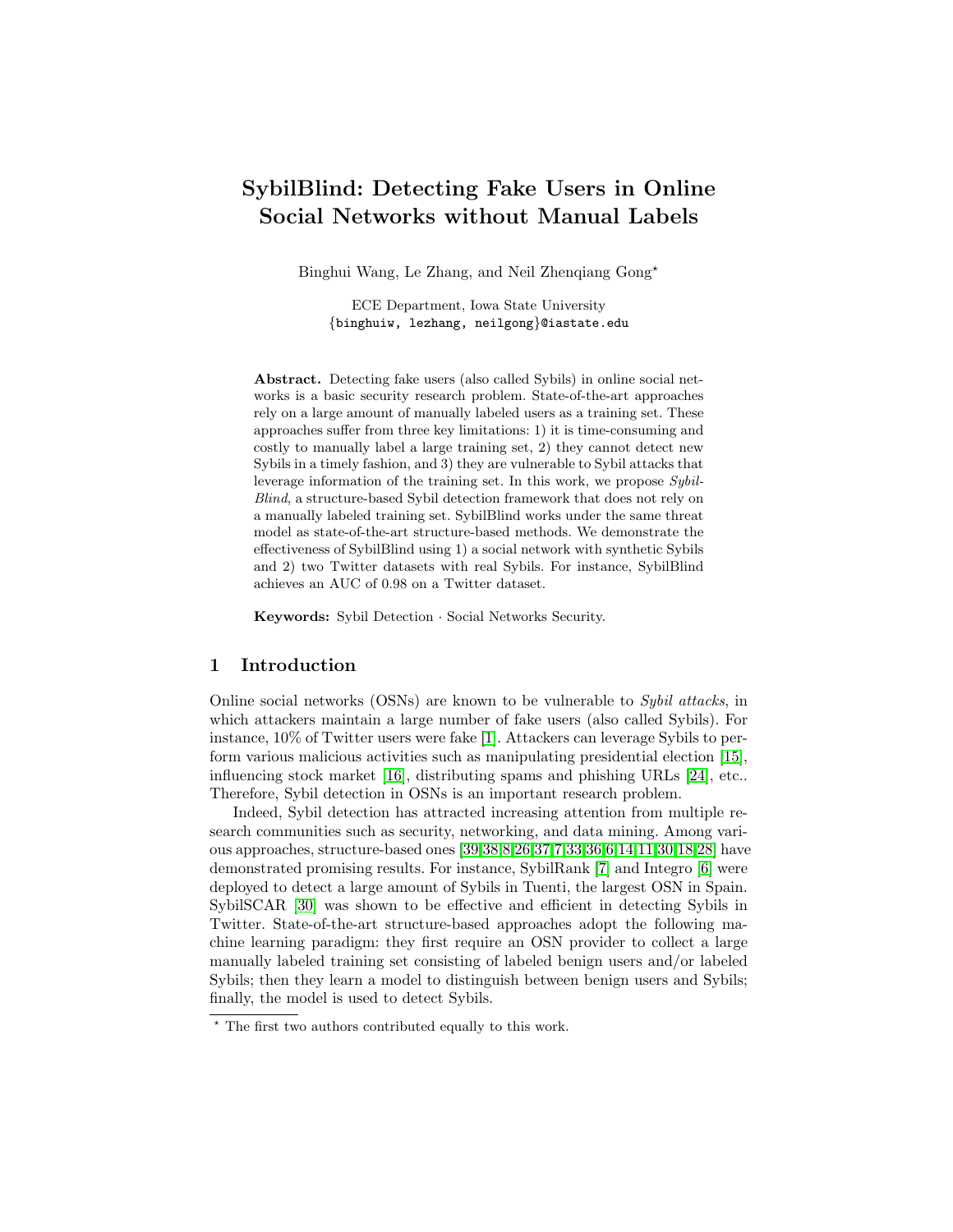Such paradigm of relying on a manually labeled training set suffers from three key limitations. First, it is time-consuming and costly to obtain a large manually labeled training set. We note that OSN providers could outsource manual labeling to crowdsourcing services like Amazon Mechanical Turk [\[32\]](#page-18-6). However, crowdsourcing manual labeling requires disclosing user information to "turkers", which raises privacy concerns. Moreover, attackers could act as "turkers" to adversarially mislabel users. OSNs often allow users to flag other users as Sybils. However, similar to crowdsourcing, Sybils could adversarially mislabel benign users as Sybils. Second, attackers can launch new Sybil attacks when the old ones were taken down. It takes time for human workers to manually label a training set for the new attacks. As a result, some benign users might already be attacked before the new attacks were detected. Third, using a manually labeled training set makes these approaches vulnerable to Sybil attacks that leverage the information of the training set [\[21\]](#page-17-11). The key intuition is that once an attacker knows or infers the training set, he can perform better attacks over time. Our method is secure against such attacks as it does not rely on labeled users.

Our work: In this work, we propose SybilBlind, a structure-based framework, to detect Sybils without relying on a manually labeled training set, under the same threat model as state-of-the-art structure-based methods (See Section [3.2\)](#page-4-0). Our key idea is to sample some users from an OSN, randomly assign labels (i.e., benign or Sybil) to them, and treat them as if they were a training set without actually manually labeling them. Such randomly sampled training set could have various levels of label noise, where a user's randomly assigned label is noisy if it is different from the user's true label. Then, we take the noisy training set as an input to a state-of-the-art Sybil detection method (e.g., SybilSCAR [\[30\]](#page-18-5) in our experiments) that is relatively robust to label noise (i.e., performance does not degrade much with a relatively low fraction of noisy labels) to detect Sybils. We define a *sampling trial* as the process that we randomly sample a noisy training set and use a state-of-the-art Sybil detection method to detect Sybils via taking the sampled training set as an input. Since state-of-the-art Sybil detection methods can only accurately detect Sybils in the sampling trials where the sampled training sets have relatively low label noise, we repeat for multiple sampling trials and we design an aggregator to aggregate the results in the multiple sampling trials.

A key challenge of our SybilBlind framework is how to aggregate the results in multiple sampling trials. For instance, one natural aggregator is to average the results in multiple sampling trials. Specifically, in each sampling trial, we have a probability of being a Sybil for each user. We average the probabilities over multiple sampling trials for each user and use the averaged probability to classify a user to be benign or Sybil. However, we demonstrate, both theoretically and empirically, that such average aggregator achieves an accuracy that is close to random guessing. To address the aggregation challenge, we design a novel aggregator. Specifically, we design two new metrics called homophily and one-side entropy. In a sampling trial where Sybils are accurately detected, both homophily and one-side entropy are large. With the two metrics, our aggregator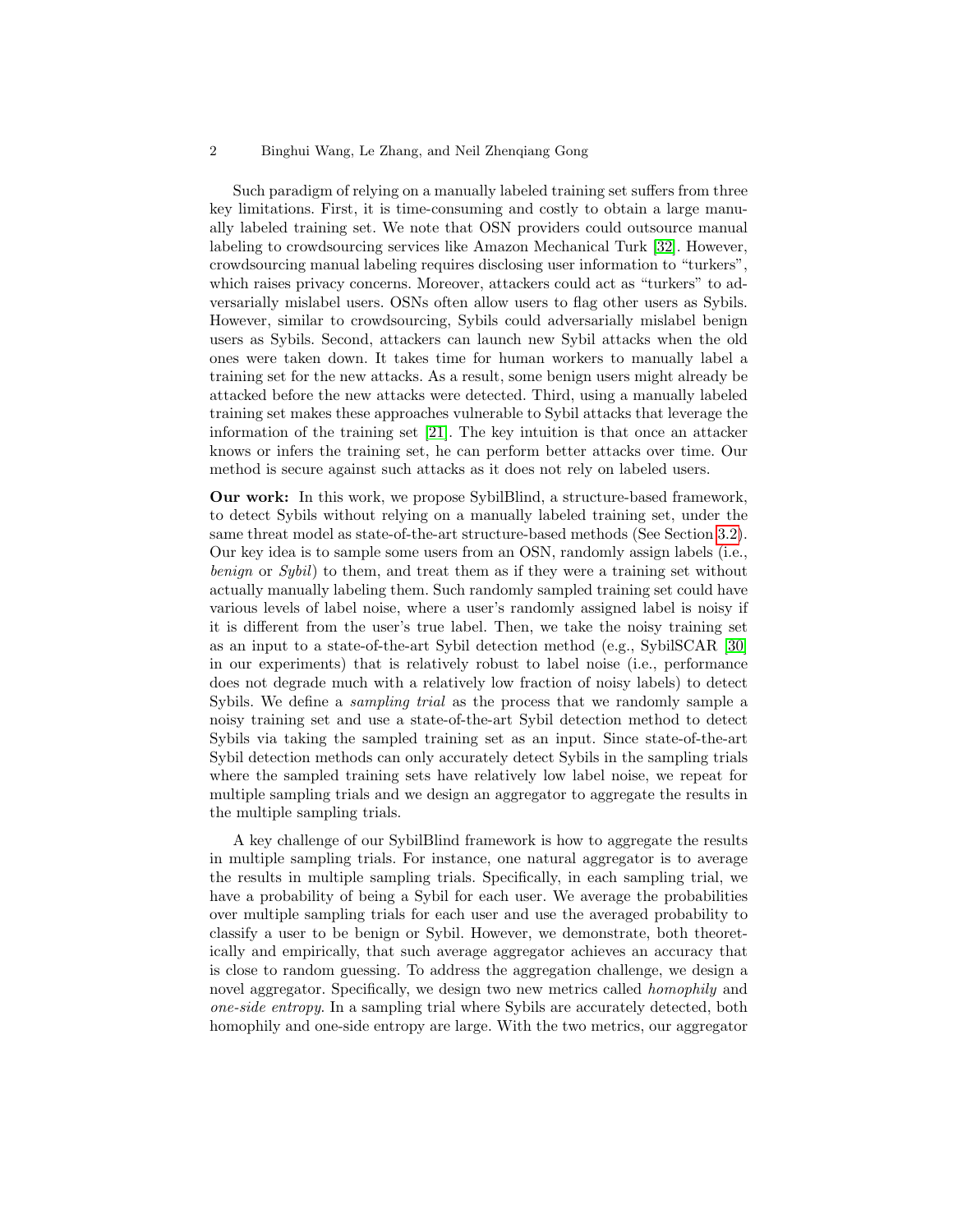identifies the sampling trials in which the sampled training sets have low label noise and Sybils are accurately detected. Then, we compute an aggregated probability of being a Sybil for every user from these sampling trials and use the aggregated probabilities to detect Sybils.

We evaluate SybilBlind both theoretically and empirically. Theoretically, we analyze the required number of sampling trials. Empirically, we perform evaluations using 1) a social network with synthesized Sybils, 2) a small Twitter dataset (8K users and 68K edges) with real Sybils, and 3) a large Twitter dataset (42M users and 1.2B edges) with real Sybils. Our results demonstrate that SybilBlind is accurate, e.g., on the small Twitter dataset, SybilBlind achieves an AUC of 0.98. Moreover, we adapt a community detection method and state-of-the-art Sybil detection method SybilSCAR [\[30\]](#page-18-5) to detect Sybils when a manually labeled training set is unavailable. Our empirical evaluations demonstrate that SybilBlind substantially outperforms these adapted methods.

Our key contributions are summarized as follows:

- We propose SybilBlind, a structure-based framework, to detect Sybils in OSNs without relying on a manually labeled training set.
- We design a novel aggregator based on homophily and one-side entropy to aggregate results in multiple sampling trials.
- We evaluate SybilBlind both theoretically and empirically, as well as compare it with Sybil detection methods that we adapt to detect Sybils when no manually labeled training sets are available. Our empirical results demonstrate the superiority of SybilBlind over the adapted methods.

# 2 Related Work

### 2.1 Structure-based Approaches

One category of Sybil detection approaches leverage the global structure of the social network [\[39](#page-18-0)[,38,](#page-18-1)[8,](#page-17-3)[26,](#page-17-4)[37](#page-18-2)[,7,](#page-17-5)[33,](#page-18-3)[36](#page-18-4)[,6,](#page-17-6)[14,](#page-17-7)[9,](#page-17-12)[11](#page-17-8)[,30,](#page-18-5)[18,](#page-17-9)[28,](#page-17-10)[29\]](#page-17-13). These approaches require a manually labeled training dataset, from which they propagate label information among the social network via leveraging the social structure.

Using random walks or Loopy Belief Propagation (LBP): Many structurebased approaches [\[39,](#page-18-0)[38,](#page-18-1)[8](#page-17-3)[,7,](#page-17-5)[36,](#page-18-4)[6](#page-17-6)[,18\]](#page-17-9) leverage random walks to propagate label information. SybilGuard [\[39\]](#page-18-0), SybilLimit [\[38\]](#page-18-1), and SybilInfer [\[8\]](#page-17-3) only require one labeled benign user. However, they achieve limited performance and are not scalable to large-scale OSNs. SybilRank [\[7\]](#page-17-5) and Integro [\[6\]](#page-17-6) are state-of-the-art random walk based approaches, and they were successfully applied to detect a large amount of Sybils in Tuenti, the largest OSN in Spain. However, they require a large number of manually labeled benign users; and Integro even further requires a large number of labeled victims and non-victims, which were used to learn a binary victim-prediction classifier. A user is said to be a victim if the user is connected with at least a Sybil. SybilBelief [\[14\]](#page-17-7), Fu et al. [\[9\]](#page-17-12), GANG [\[28\]](#page-17-10), and SybilFuse [\[11\]](#page-17-8) leverage probabilistic graphical model techniques. Specifically, they model a social network as a pairwise Markov Random Fields. Given a training dataset, they leverage LBP to infer the label of each remaining user.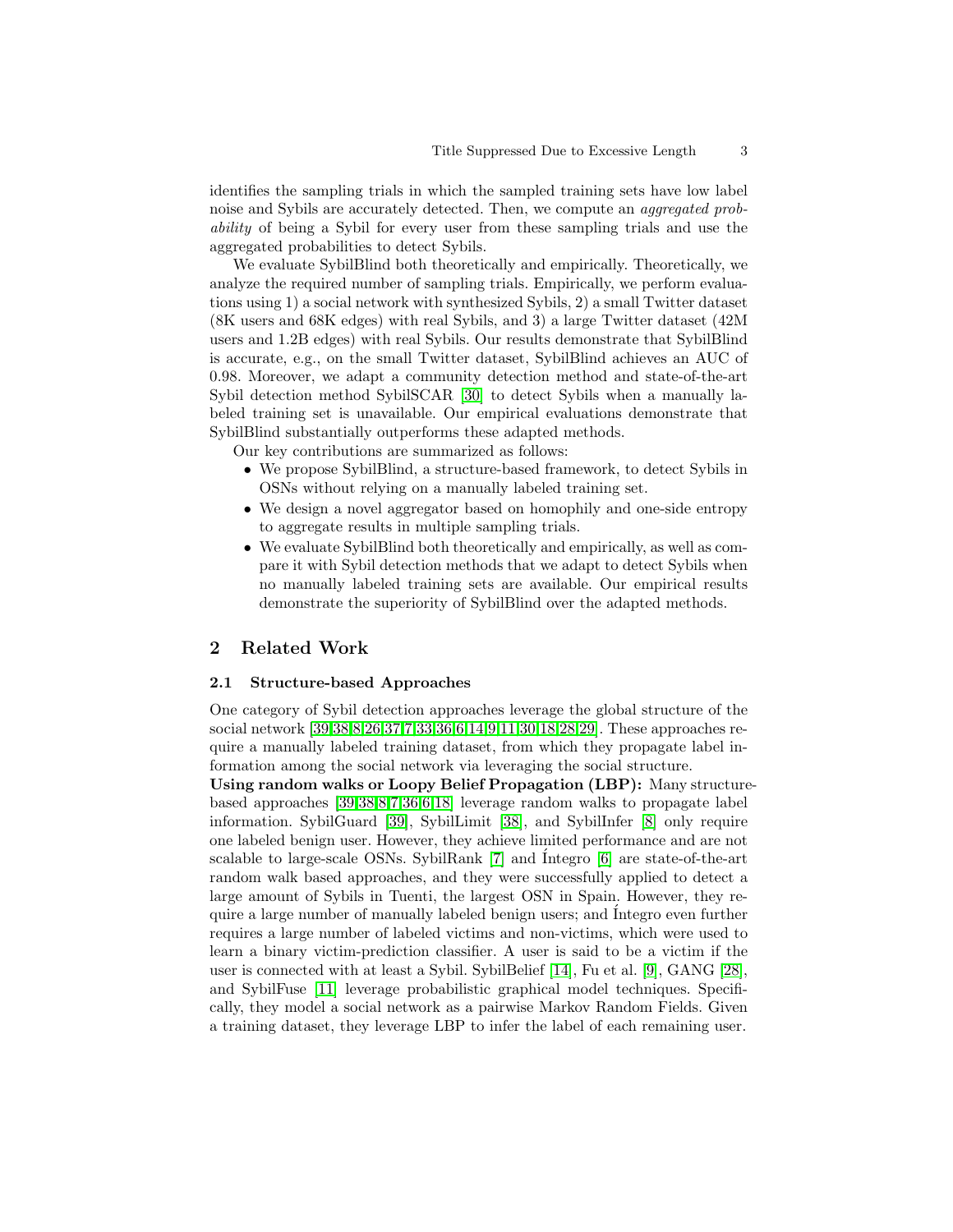Recently, Wang et al. [\[30](#page-18-5)[,29\]](#page-17-13) proposed a local rule based framework to unify random walk and LBP based approaches. Under this framework, a structurebased Sybil detection method essentially iteratively applies a certain local rule to each user to propagate label information. Different Sybil detection methods use different local rules. Moreover, they also proposed a new local rule, based on which they designed SybilSCAR that achieves state-of-the-art performance both theoretically and empirically. For instance, SybilSCAR achieves the tightest asymptotic bound on the number of Sybils per attack edge that can be injected into a social network without being detected [\[29\]](#page-17-13). However, as we demonstrate in our experiments on Twitter, SybilSCAR requires a large training dataset in order to achieve an accurate Sybil detection performance.

Using community detection algorithms: Viswanath et al. [\[26\]](#page-17-4) showed that Sybil detection can be cast as a community detection problem. The authors found that detecting local community around a labeled benign user had equivalent results to approaches such as SybilLimit and SybilInfer. Cao et al. [\[7\]](#page-17-5) showed that SybilRank significantly outperforms community detection approaches. Moreover, Alvisi et al. [\[2\]](#page-16-1) demonstrated a vulnerability of the local community detection algorithm adopted by Viswanath et al. [\[26\]](#page-17-4) by carefully designing an attack.

Summary: State-of-the-art structure-based approaches (e.g., SybilRank, Sybil-Belief, and SybilSCAR) require a large manually labeled training dataset. These approaches suffer from three key limitations as we discussed in Introduction.

### 2.2 Other Approaches

Approaches in this direction [\[27](#page-17-14)[,23,](#page-17-15)[4,](#page-16-2)[35,](#page-18-7)[19](#page-17-16)[,37,](#page-18-2)[24,](#page-17-2)[10,](#page-17-17)[31](#page-18-8)[,22\]](#page-17-18) leverage various usergenerated contents (e.g., tweets), behaviors (e.g., the frequency of sending tweets), and local social structures (e.g., how a user's friends are connected). Most studies in this direction [\[27,](#page-17-14)[23](#page-17-15)[,4,](#page-16-2)[24,](#page-17-2)[10,](#page-17-17)[22\]](#page-17-18) treat Sybil detection as a supervised learning problem; they extract various features from user-generated contents, behaviors, and local social structures, and they learn machine learning classifiers using a training dataset; the learnt classifiers are then used to classify each remaining user to be benign or Sybil. For instance, Yang et al. [\[37\]](#page-18-2) proposed local social structure based features such as the frequency that a user sends friend requests to others, the fraction of outgoing friend requests that are accepted, and the clustering coefficient of a user. One limitation of these approaches is that Sybils can manipulate users' profiles to evade detection. For instance, a Sybil can link to many Sybils to manipulate its local social structure as desired. However, although these approaches are easy to evade, we believe that they can be used as a first layer to filter some basic Sybils and increase attackers' costs of performing Sybil attacks. Moreover, these approaches are complementary to approaches that leverage global social structures, and they can be used together in practice. For instance, we can treat the outputs of these approaches as users' prior probabilities. Then, we can leverage structure-based methods, e.g., SybilSCAR [\[30\]](#page-18-5), to detect Sybils by iteratively propagating the priors among a social network.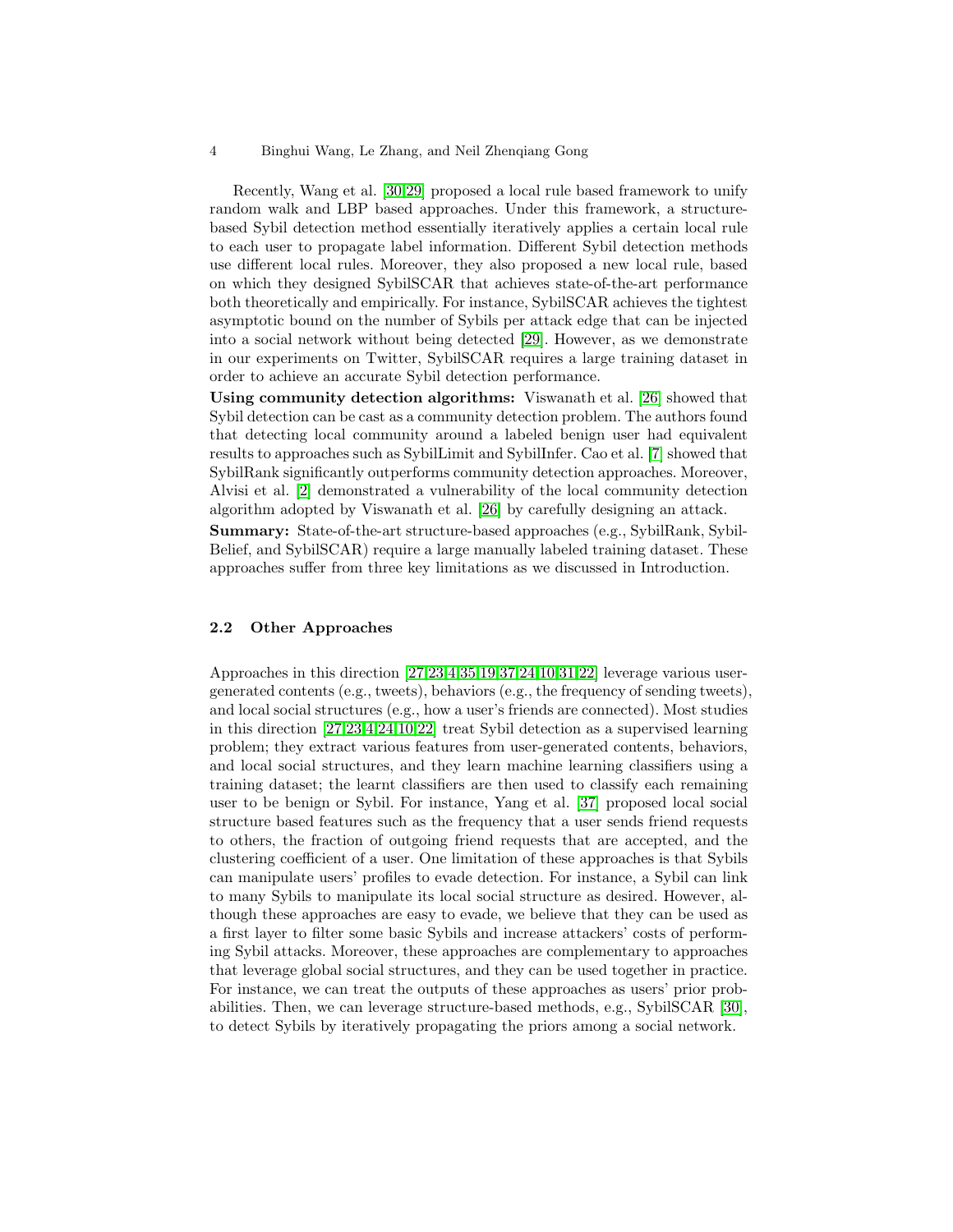# 3 Problem Definition

#### 3.1 Structure-based Sybil Detection without Manual Labels

Suppose we are given an undirected social network  $G = (V, E),$ <sup>[1](#page-4-1)</sup> where a node in V corresponds to a user in an OSN and an edge  $(u, v)$  represents a certain relationship between  $u$  and  $v$ . For instance, on Facebook, an edge between  $u$  and  $v$  could mean that  $u$  is in  $v$ 's friend list and vice versa. On Twitter, an edge  $(u, v)$  could mean that u and v follow each other. We consider Sybil detection without a manually labeled training dataset, which we call blind Sybil detection.

Definition 1 (Blind Sybil Detection). Suppose we are given a social network. Blind Sybil detection is to classify each node to be benign or Sybil without a manually labeled training dataset.

#### <span id="page-4-0"></span>3.2 Threat Model

We call the subnetwork containing all benign nodes and edges between them the benign region, and we call the subnetwork containing all Sybil nodes and edges between them the Sybil region. The edges between the two regions are called attack edges. We consider the following threat model, which is widely adopted by existing structure-based methods.

Connected-Sybil attacks: We consider that Sybils are connected among themselves. In order to leverage Sybils to launch various malicious activities, an attacker often needs to first link his/her created Sybils to benign users. One attack strategy is that each Sybil aggressively sends friend requests to a large number of users (or follow a large number of users) that are randomly picked [\[37\]](#page-18-2). In these attacks, although some benign users (e.g., social capitalists [\[12\]](#page-17-19)) will accept such friend requests with a relatively high probability, making the Sybils embed to the benign region, most benign users will not accept these friend requests [\[12\]](#page-17-19). As a result, Sybils that are created using this attack strategy often have low ratios of accepted friend requests (or ratios of being followed back), as well as low clustering coefficients because most users that link to a Sybil might not be connected with each other. Therefore, such Sybils can be detected by machine learning classifiers that use these structural features, as was shown by Yang et al. [\[37\]](#page-18-2) on RenRen, a large OSN in China.

In this paper, we consider that Sybils created by an attacker are connected (i.e., connected-Sybil attack), so as to manipulate their structural features to evade the detection of structural feature based classifiers. Such connected-Sybil attacks were formally discussed by Alvisi et al. [\[2\]](#page-16-1), are required by previous structure-based methods [\[39,](#page-18-0)[38,](#page-18-1)[8](#page-17-3)[,26,](#page-17-4)[7,](#page-17-5)[36,](#page-18-4)[6](#page-17-6)[,14,](#page-17-7)[30,](#page-18-5)[33\]](#page-18-3). Note that Sybils in Tuenti [\[7\]](#page-17-5), the largest OSN in Spain, are densely connected. Moreover, the datasets we used in our experiments also show that most of the Sybils are connected. For instance, in our large Twitter dataset, 85.3% Sybils are connected to form a largest connected component with an average degree 24.

<span id="page-4-1"></span> $^{\rm 1}$  Our framework can also be generalized to directed social networks.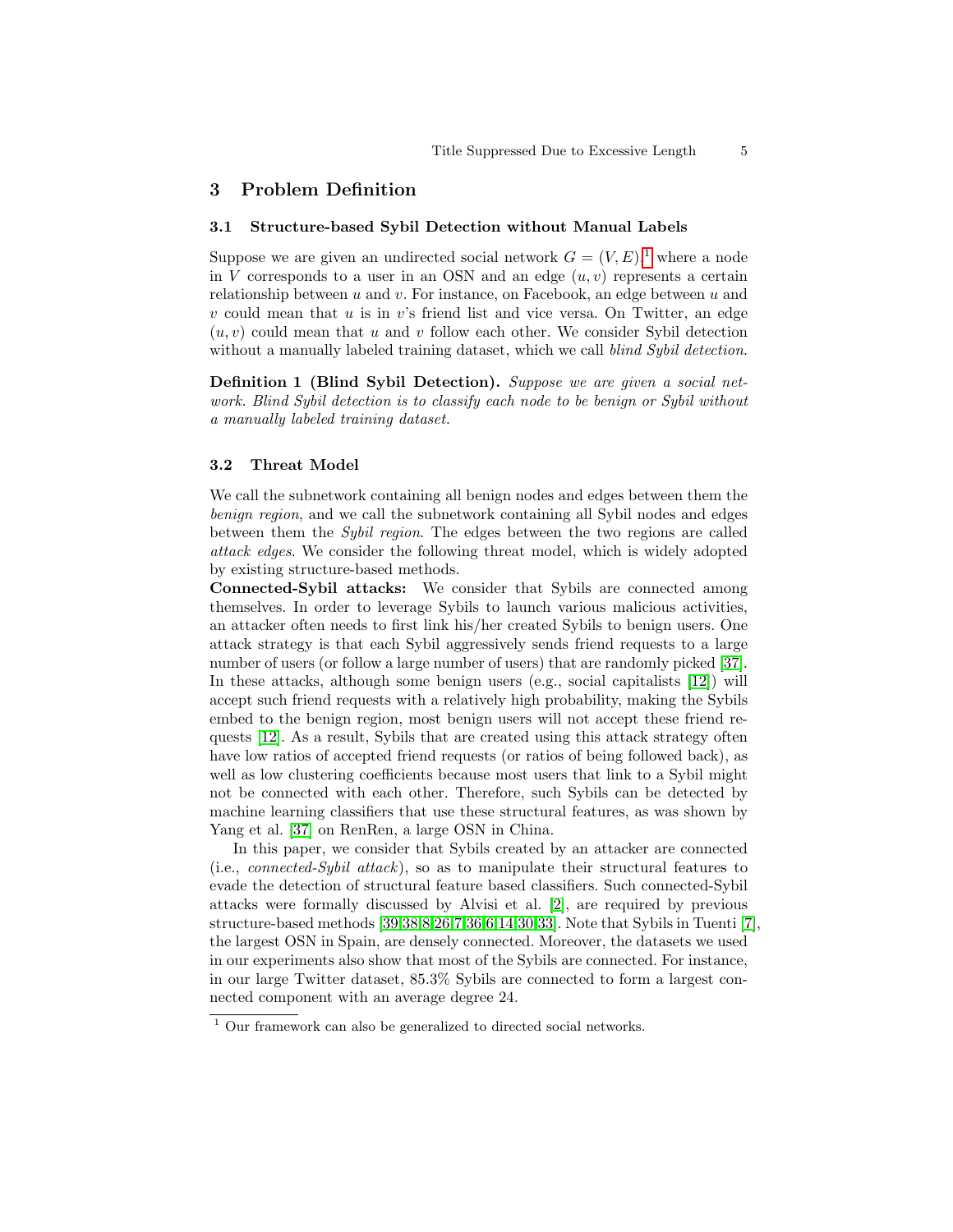Limited number of attack edges: Intuitively, most benign users would not establish trust relationships with Sybils. We assume that the number of attack edges is relatively smaller, compared to the number of edges in the benign region and the Sybil region. This assumption is required by all previous structurebased methods  $[39,38,8,26,7,36,6,14,30,33]$  $[39,38,8,26,7,36,6,14,30,33]$  $[39,38,8,26,7,36,6,14,30,33]$  $[39,38,8,26,7,36,6,14,30,33]$  $[39,38,8,26,7,36,6,14,30,33]$  $[39,38,8,26,7,36,6,14,30,33]$  $[39,38,8,26,7,36,6,14,30,33]$  $[39,38,8,26,7,36,6,14,30,33]$  $[39,38,8,26,7,36,6,14,30,33]$  $[39,38,8,26,7,36,6,14,30,33]$  except Integro  $[6]$ . Integro assumes the number of victims (a victim is a node having attack edges) is small and victims can be accurately detected. The number of attack edges in Tuenti was shown to be relatively small [\[7\]](#page-17-5). Service providers can limit the number of attack edges via approximating trust relationships between users, e.g., looking into user interactions [\[34\]](#page-18-9), inferring tie strengths [\[13\]](#page-17-20), and asking users to rate their social friends [\[33\]](#page-18-3). We note that in the large Twitter dataset we used in our experiments, only 1.5% of the total edges are attack edges.

For connected-Sybil attacks, limited number of attack edges is equivalent to the *homophily* assumption, i.e., if we randomly sample an edge  $(u, v)$  from the social network, then  $u$  and  $v$  have the same label with high probability. In the following, we use homophily and limited number of attack edges interchangeably. Benign users are more than Sybils: We assume that Sybils are less than benign users in the OSN. An attacker often leverages only tens of thousands of compromised hosts to create and manage Sybils [\[25\]](#page-17-21). If an attacker registers and maintains a large number of Sybils on each compromised host, the OSN provider can easily detect these Sybils via IP-based methods. In other words, to evade detection by IP-based methods, each compromised host can only maintain a limited number of Sybils. Indeed, Thomas et al. [\[25\]](#page-17-21) found that a half of compromised hosts under an attacker's control maintain less than 10 Sybils. As a result, in OSNs with tens or hundreds of millions of benign users, the number of Sybils is smaller than that of benign users. For instance, it was reported that 10% of Twitter users were Sybils [\[1\]](#page-16-0). Our method leverages this assumption to break the symmetry between the benign region and the Sybil region.

# 4 Design of SybilBlind

## 4.1 Overview

Figure [1](#page-6-0) overviews SybilBlind. SybilBlind consists of three components, i.e., sampler, detector, and homophily-entropy aggregator (HEA). Sampler samples two subsets of nodes from the social network, and constructs a training set by assigning a label of benign to nodes in one subset and a label of Sybil to nodes in the other subset. The detector takes the sampled noisy training set as an input and produces a probability of being Sybil for each node. The detector can be any structure-based Sybil detection method (e.g., SybilSCAR [\[30\]](#page-18-5) in our experiments) that is relatively robust to label noise in the training set. SybilBlind repeats this sampling process for multiple trials, and it leverages a homophily-entropy aggregator to identify the sampling trials in which the detector accurately detects Sybils. Finally, SybilBlind computes an aggregated probability of being Sybil for every node using the identified sampling trials.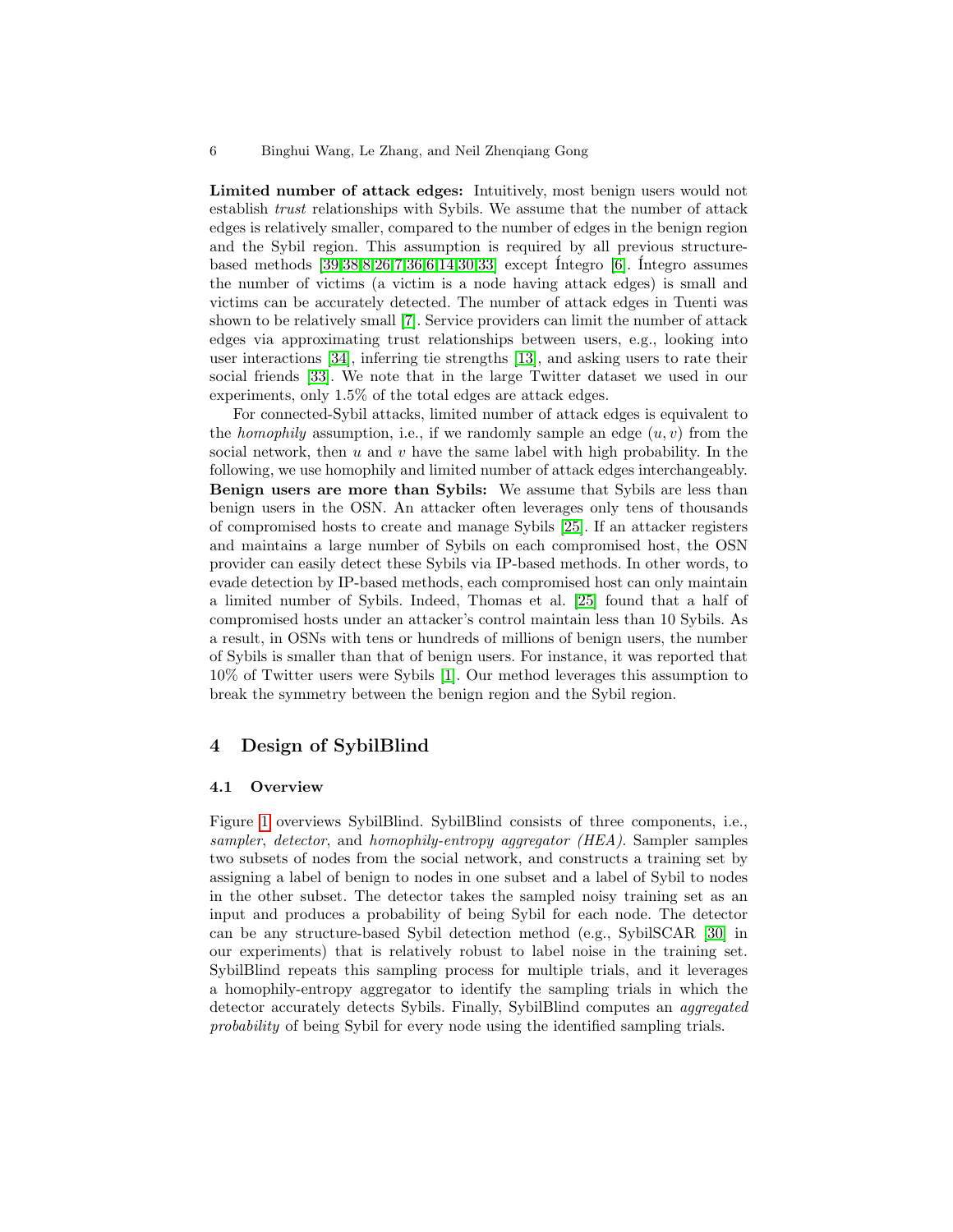<span id="page-6-0"></span>

Fig. 1: Overview of SybilBlind.

Fig. 2: Three scenarios of our sampled nodes with a sampling size 3.

## 4.2 Sampler

In each sampling trial, our sampler samples two subsets of nodes from the set of nodes  $V$ , which are denoted as  $B$  and  $S$ , respectively. Moreover, for simplicity, we consider the two subsets have the same number of nodes, i.e.,  $n = |B| = |S|$ , and we call n the *sampling size*. We note that it would be a valuable future work to apply our SybilBlind framework to subsets B and S with different sizes.

The subset B (or S) might consist of both benign nodes and Sybils. For convenience, we denote by  $n_{bb}$  and  $n_{bs}$  respectively the number of benign nodes and the number of Sybils in B; and we denote by  $n_{sb}$  and  $n_{ss}$  respectively the number of benign nodes and the number of Sybils in S. We categorize the sampled nodes into three scenarios because they have different impacts on the performance of the detector. Figure [2](#page-6-0) shows one example of the three scenarios, where  $n = 3$ . The three scenarios are as follows:

- **Positively polarized:** In this scenario, the number of benign nodes in  $B$  is larger than the number of benign nodes in  $S$ , while the number of Sybils in  $B$  is smaller than the number of Sybils in  $S$ . Formally, we have  $n_{bb} > n_{sb}$  and  $n_{bs} < n_{ss}$ .
- Negatively polarized: In this scenario,  $B$  includes a smaller number of benign nodes than  $S$ , while  $B$  includes a larger number of Sybils than S. Formally, we have  $n_{bb} < n_{sb}$  and  $n_{bs} > n_{ss}$ .
- Unpolarized: In this scenario, the number of benign (or Sybil) nodes in  $B$  equals the number of benign (or Sybil) nodes in  $S$ . Formally, we have  $n_{bb} = n_{sb}$  and  $n_{bs} = n_{ss}$ .

Note that since the two subsets  $B$  and  $S$  have the same number of nodes, we only have the above three scenarios. We construct a training set using the sampled  $B$  and  $S$ . Specifically, we assign a label of benign to nodes in  $B$  and a label of Sybil to nodes in S. Such training set could have label noise. In particular, in a sampling trial that is positively polarized, a majority of sampled nodes are assigned labels that match their true labels; while in a sampling trial that is negatively polarized, a majority of sampled nodes are assigned labels that do not match their true labels.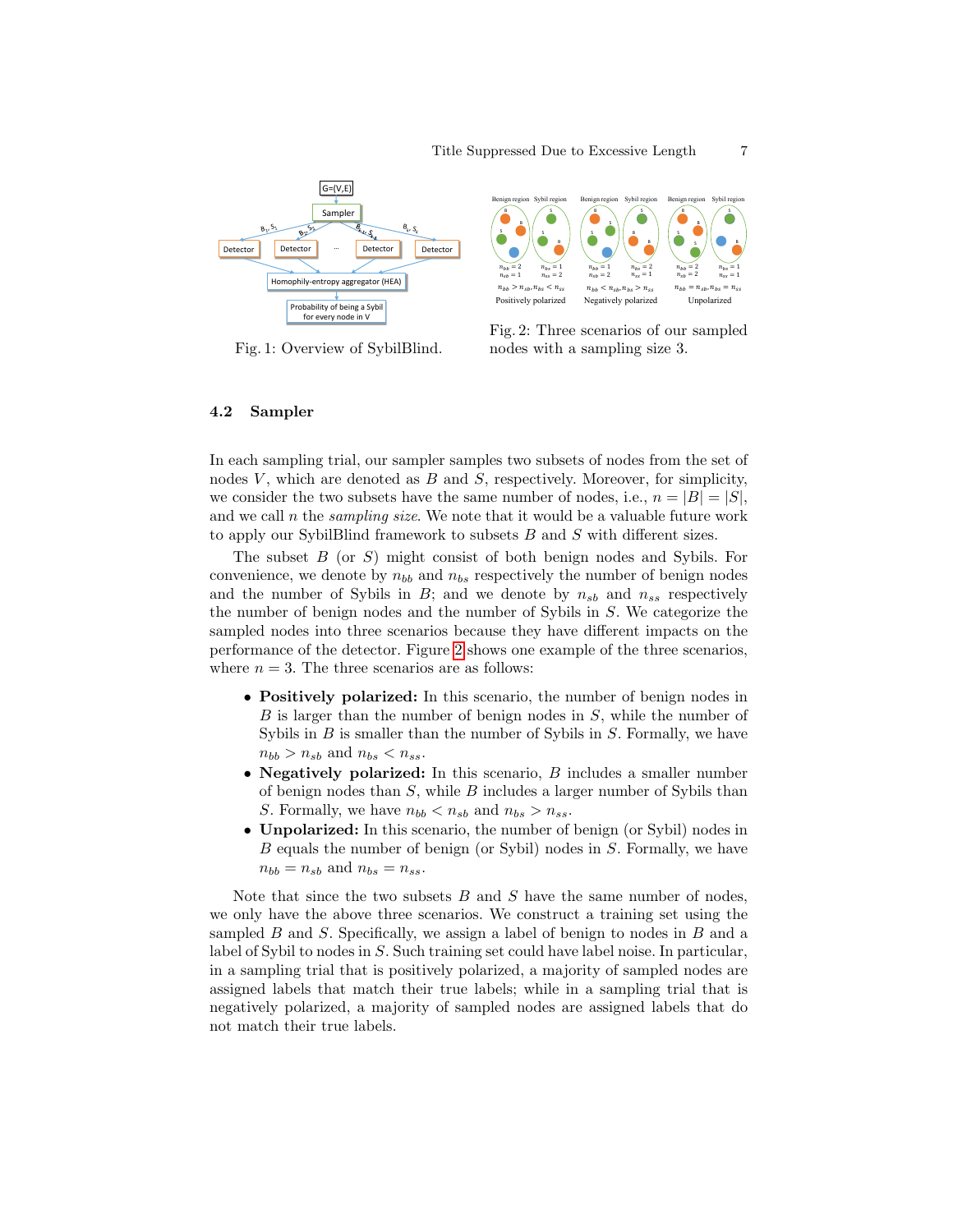#### 4.3 Detector

The detector takes a (noisy) training set as an input and produces a probability of being Sybil for every node (including the sampled nodes in the training set). The requirement for the detector is to be relatively robust to label noise in the training set. In this work, we adopt SybilSCAR [\[30\]](#page-18-5) as the detector as it was shown to achieve state-of-the-art accuracy and robustness to label noise. However, we stress that our framework is extensible to use other structure-based Sybil detection methods as the detector. In particular, if a better structure-based Sybil detection method that uses a manually labeled training set is designed in the future, we can use it as the detector to further improve SybilBlind.

Next, we briefly review SybilSCAR. Given the sampled training set, SybilSCAR assigns a prior probability  $q_u$  of being Sybil for every node u. Specifically,

$$
q_u = \begin{cases} 0.5 + \theta & \text{if } u \in S \\ 0.5 - \theta & \text{if } u \in B \\ 0.5 & \text{otherwise,} \end{cases}
$$

where  $0 < \theta < 0.5$  is a parameter to consider label noise.

Given the priors, SybilSCAR iteratively computes the probability  $p_u$  of being Sybil for every node u until convergence. Specifically, initially we have  $p_u^{(0)} = q_u$ . In the t<sup>th</sup> iteration, for each node  $u$ , we have:

$$
p_u^{(t)} = q_u + 2(w - 0.5) \sum_{v \in \Gamma(u)} (p_v^{(t-1)} - 0.5), \tag{1}
$$

where  $w \in [0, 1]$  is the probability that two linked nodes have the same label and  $\Gamma(u)$  is the set of neighbors of u.

#### 4.4 Homophily-Entropy Aggregator

SybilBlind repeats k sampling trials, each of which produces a probability of being Sybil for every node. We denote the k probabilities for u as  $p_{1,u}, p_{2,u}, \cdots, p_{k,u}$ . An aggregator is to reduce the k probabilities to an *aggregated* probability.

Average, min, and max aggregators do not work well: average, min, and max aggregators are a few natural choices. Specifically, the average aggregator takes the average of the k probabilities to be the aggregated one; the min aggregator is to take the minimum value of the k probabilities, i.e.,  $p_u = \min_{i=1}^k p_{i,u}$ ; the max aggregator is to take the maximum value of the  $k$  probabilities, i.e.,  $p_u = \max_{i=1}^k p_{i,u}$ . However, we demonstrated, theoretically and empirically, that these aggregators achieve performances that are the same with or even worse than random guessing. In particular, for the average aggregator, we can prove that the expected aggregated probability is 0.5 for every node when the detector is SybilSCAR, which means that the expected performance of the average aggregator is the same as random guessing. We show the proof in Appendix [A.](#page-18-10) Our homophily-entropy aggregator (HEA): We propose a novel aggregator based on two new metrics that we call homophily and one-side entropy. We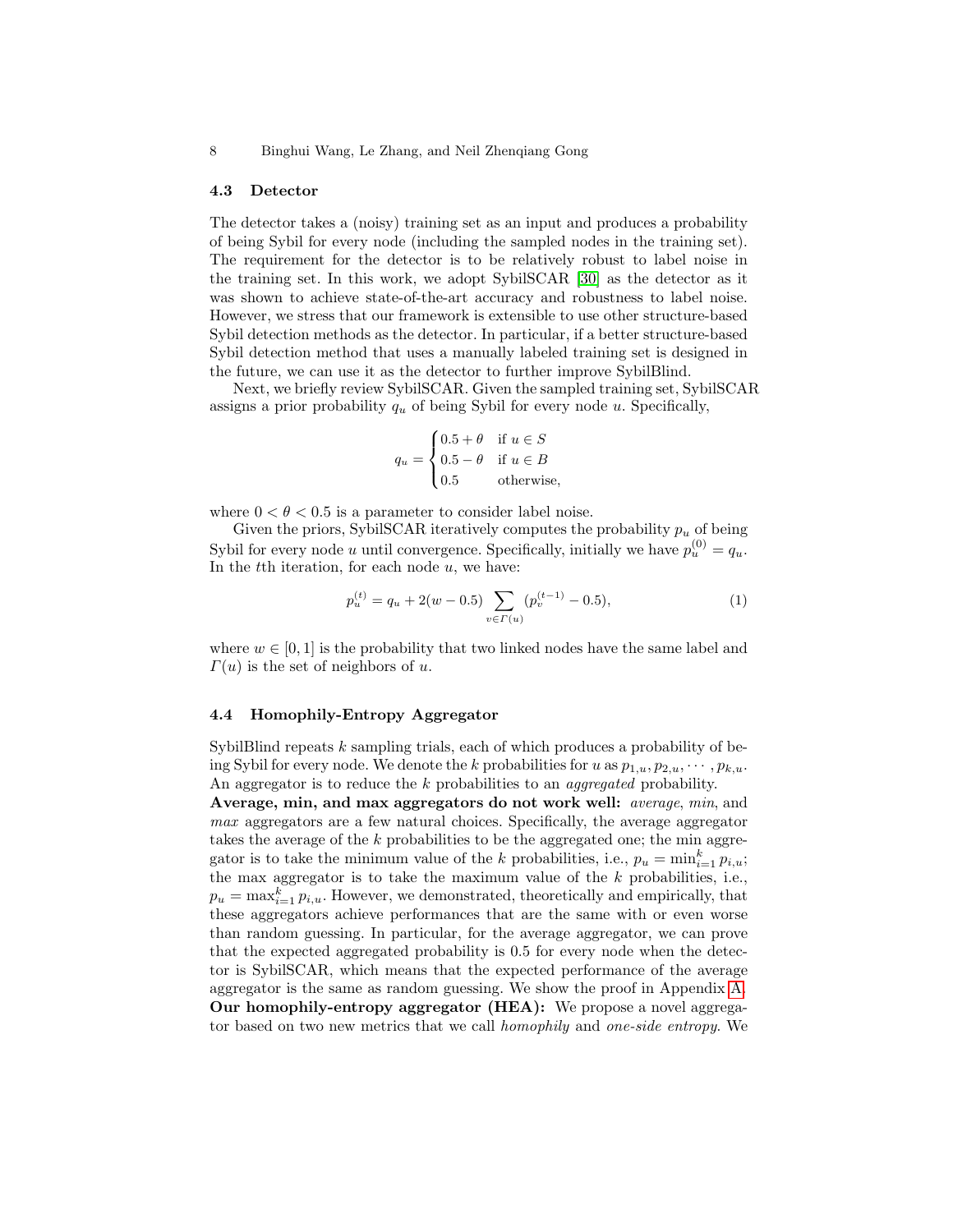observe that, when a sampling trial is a highly positively polarized scenario in which a majority of nodes in  $B$  are benign and a majority of nodes in  $S$  are Sybils, SybilSCAR can detect Sybils accurately. Our HEA aggregator aims to identify such sampling trials and use them to determine the aggregated probabilities. Next, we first formally define our homophily and one-side entropy metrics.

Suppose in a sampling trial, SybilSCAR produces a probability of being Sybil for every node. We predict a node u to be Sybil if  $p_u > 0.5$ , otherwise we predict  $u$  to be benign. Moreover, we denote by  $s$  the fraction of nodes in the social network that are predicted to be Sybils. An edge  $(u, v)$  in the social network is said to be *homogeneous* if  $u$  and  $v$  have the same predicted label. Given these terms, we formally define homophily  $h$  and one-side entropy  $e$  as follows:

$$
h = \frac{\#homogeneous \ edges}{\#edges \ in \ total}
$$
  

$$
e = \begin{cases} 0 & \text{if } s > 0.5\\ -s\log(s) - (1-s)\log(1-s) & \text{otherwise} \end{cases}
$$
 (2)

Intuitively, homophily is the fraction of edges that are predicted to be homogeneous. One-side entropy is small if too many or too few nodes are predicted to be Sybils. In our threat model, we consider that the fraction of Sybils in the social network is less than 50%. Therefore, we define one-side entropy to be 0 if more than a half of nodes are predicted to be Sybils. Note the difference between our defined one-side entropy and the conventional entropy in information theory.

In a sampling trial that is an unpolarized scenario, we expect the homophily to be small because SybilSCAR tends to predict labels for nodes randomly. In a sampling trial that is a negatively polarized scenario, we expect the homophily to be large because a majority of benign nodes are likely to be predicted to be Sybils and a majority of Sybils are likely to be predicted to be benign, which results in a large fraction of homogeneous edges. However, we expect the one-side entropy to be small because more than a half of nodes would be predicted to be Sybils. In a sampling trial that is a positively polarized scenario, we expect both homophily and one-side entropy to be large.

Therefore, our HEA aggregator aims to identify the sampling trials that have large homophily and one-side entropy. In particular, we first identify the top- $\kappa$ sampling trials among the k sampling trials that have the largest homophily. Then, among the top- $\kappa$  sampling trials, we choose the sampling trial with the largest one-side entropy and use the probability obtained in this sampling trial as the aggregated probability. Essentially, among the top- $\kappa$  sampling trials, we identify the sampling trial with the largest s that is no larger than 0.5, i.e., we aim to use the sampling trial that detects the most Sybils. Note that we can also reverse the order by first identifying the top- $\kappa$  sampling trials that have the largest one-side entropies and choose the sampling trial with the largest homophily. However, we find the performance is almost the same and we thus use the former way by default.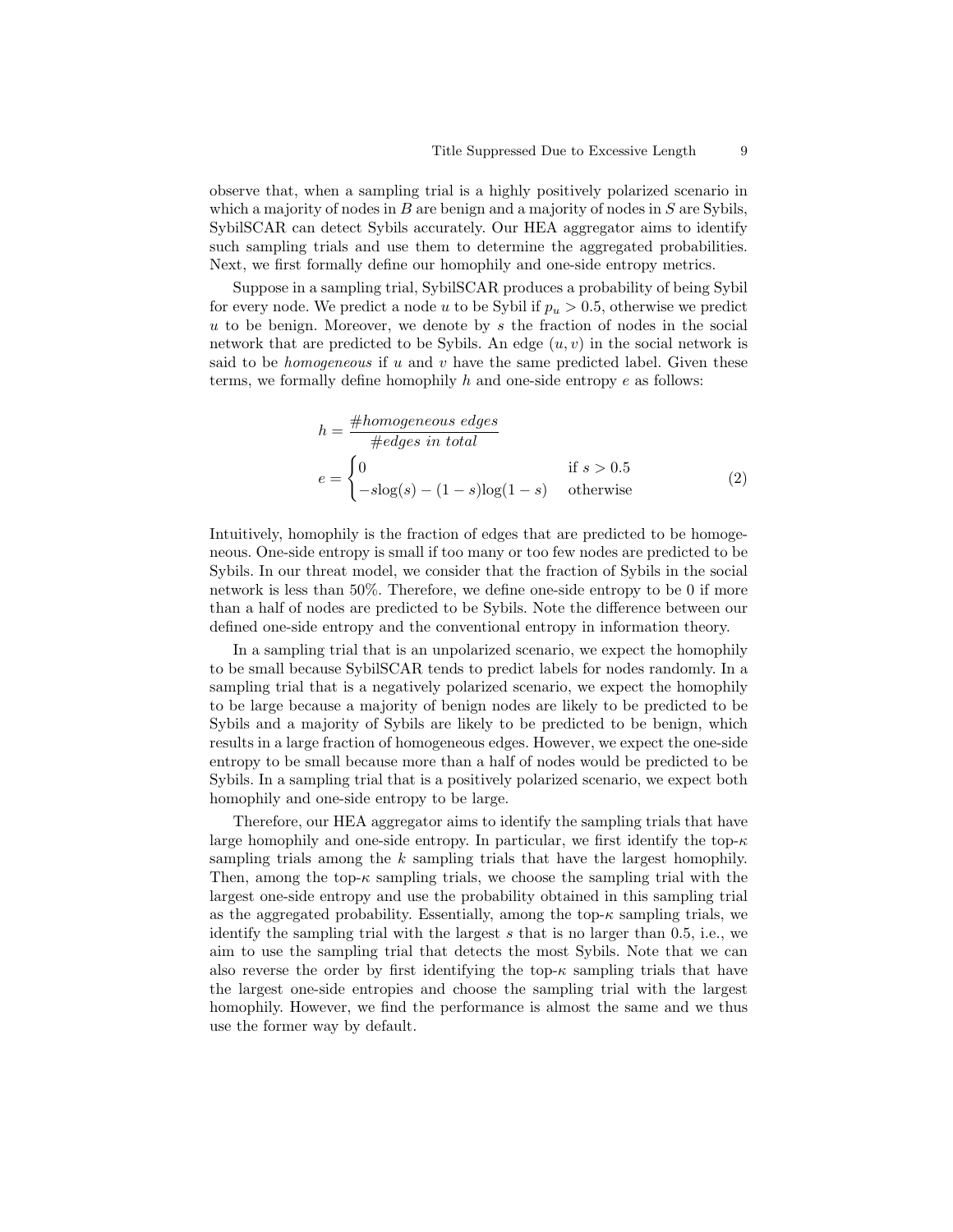# 5 Theoretical Analysis

### 5.1 Sampling Size and Number of Sampling Trials

The sampler constructs a training set via assigning a label of benign to nodes in B and a label of Sybil to nodes in S. We define label noise in the benign region (denoted as  $\alpha_b$ ) as the fraction of sampled nodes in the benign region whose assigned labels are Sybil. Similarly, we define label noise in the Sybil region (denoted as  $\alpha_s$ ) as the fraction of sampled nodes in the Sybil region whose assigned labels are benign. Formally, we have  $\alpha_b = \frac{n_{sb}}{n_{sb}+n_{bb}}$  and  $\alpha_s = \frac{n_{bs}}{n_{bs}+n_{ss}}$ , where  $n_{bb}$  and  $n_{bs}$  respectively are the number of benign nodes and Sybils in  $\ddot{B}$ ;  $n_{sb}$  and  $n_{ss}$  respectively are the number of benign nodes and Sybils in S.

We can derive an analytical form for the probability that label noise in both the benign region and the Sybil region are smaller than a threshold  $\tau$  in a sampling trial. Due to limited space, we omit the analytical form. However, the analytical form is too complex to illustrate the relationships between the sampling size and the number of sampling trials. Therefore, we show the following theorem, which bounds the probability.

<span id="page-9-0"></span>Theorem 1. In a sampling trial with a sampling size of n, the probability that label noise in both the benign region and the Sybil region are no bigger than  $\tau$  $(\tau \leq 0.5)$  is bounded as

<span id="page-9-1"></span>
$$
(1-r)^n r^n \le \Pr(\alpha_b \le \tau, \alpha_s \le \tau) \le \exp\left(-\frac{2(1-2\tau)^2 (1-r)^2 n}{\tau^2 + (1-\tau)^2}\right),\tag{3}
$$

where r is the fraction of Sybils in the social network.

Proof. See Appendix [B.](#page-19-0)

Implications of Theorem [1:](#page-9-0) Suppose in a social network, SybilSCAR is robust to label noise upto  $\tau$ , i.e., its performance almost does not degrade when the noise level is  $\tau$ , then SybilBlind requires at least one sampling trial, in which the label noise is less than or equal to  $\tau$ , to detect Sybils accurately. We have several qualitative implications from Theorem [1.](#page-9-0) We note that these implications also hold when using the analytical form of the probability that label noise are smaller than  $\tau$ . Here, we choose Theorem [1](#page-9-0) because of its conciseness.

First, when the sampling size is  $n$  and SybilSCAR is robust to label noise up to  $\tau$  in the social network, the expected number of sampling trials (i.e., k) that SybilBlind requires is bounded as  $k_{min} \le k \le k_{max}$ , where  $k_{min} =$  $\exp\left(\frac{2(1-2\tau)^2(1-r)^2n}{\tau^2+(1-\tau)^2}\right)$  $\frac{(-2\tau)^2(1-r)^2n}{\tau^2+(1-\tau)^2}$  and  $k_{max} = \frac{1}{(1-r)^n r^n}$ . Note that  $k_{min}$  is exponential with respect to n, which could be very large even if n is moderate. However, through empirical evaluations, we found k can be largely reduced and a moderate k could make SybilBlind obtain satisfying performance. Second, when  $\tau$  gets bigger,  $k_{min}$ gets smaller, which implies that SybilBlind tends to require less sampling trials when detecting Sybils in a social network in which SybilSCAR can tolerate larger label noise. Third, we observe a scale-free property, i.e., the number of sampling trials is not related to the size (i.e.,  $|V|$  or  $|E|$ ) of the social network.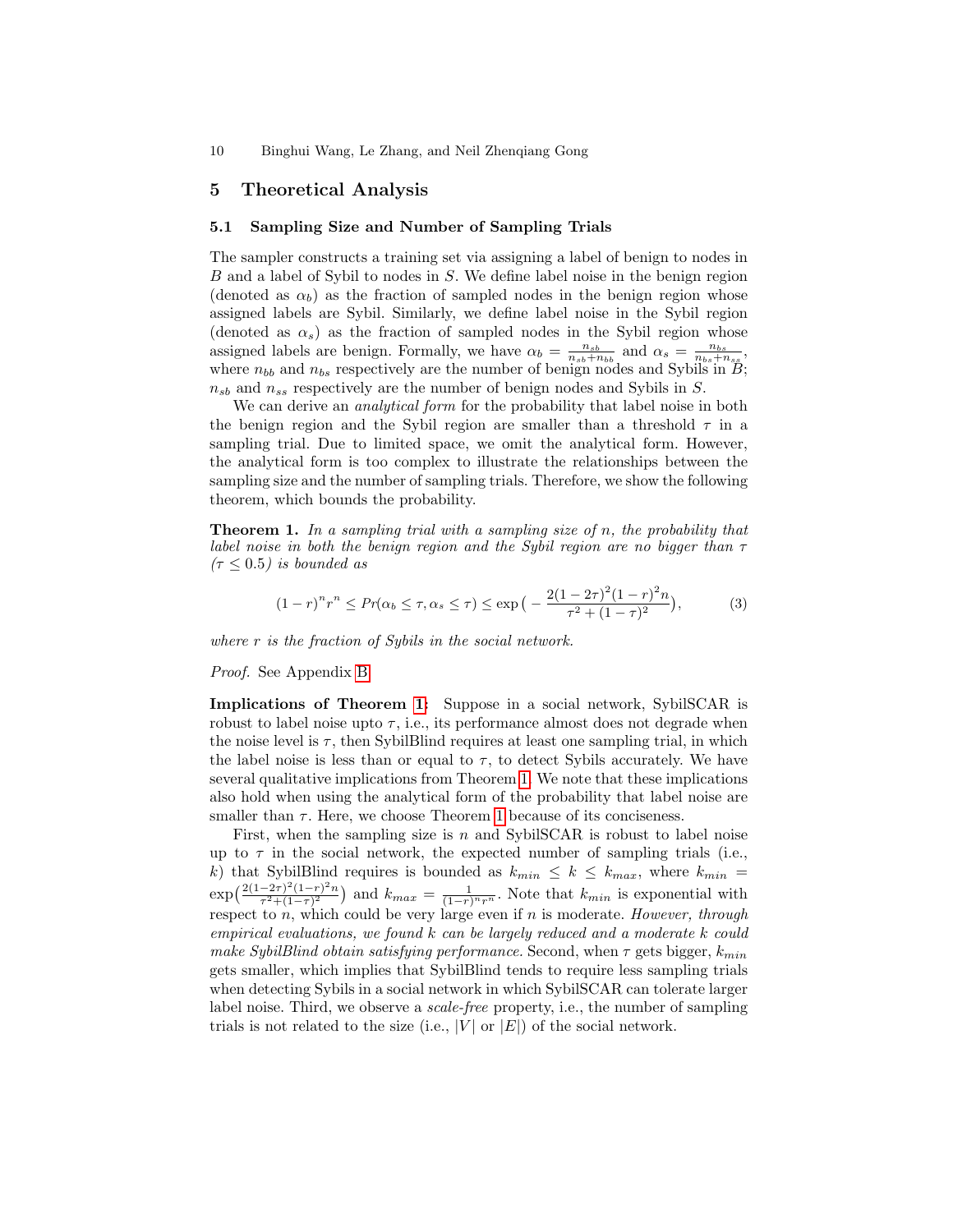#### 5.2 Complexity Analysis

Space and time complexity: The major space cost of SybilBlind consists of storing the social network and storing the top- $\kappa$  vectors of posterior probabilities. SybilBlind uses an adjacency list to represent the social network, with the space complexity  $O(2|E|)$ , and stores the top- $\kappa$  vectors of posterior probabilities of all nodes. Therefore, the space complexity of SybilBlind is  $O(2|E| + \kappa|V|)$ .

In each trial and in each iteration, SybilBlind applies a local rule to every node, and the time complexity of the local rule to a node u with  $|I_u|$  friends is  $O(|\Gamma_u|)$ . Therefore, the time complexity of SybilBlind in one iteration is  $O(|E|)$ . Since SybilBlind performs  $k$  sampling trials and each trial runs  $T$  iterations, it thus has a time complexity of  $O(kT|E|)$ .

Two-level parallel implementation: We can have a two-level parallel implementation of SybilBlind on a data center which is a standard backend for social web services. First, different sampling trials can be run on different machines. They only need to communicate once to share their vectors of posterior probabilities. Second, each machine can parallelize SybilSCAR using multithreading. Specifically, in each iteration of SybilSCAR, each thread applies the local rule to a subset of nodes in the social network.

# 6 Experiments

### 6.1 Experimental Setup

Datasets: We use social networks with synthesized Sybils and Twitter datasets with real Sybils for evaluations. Table [1](#page-11-0) summarizes the datasets.

1) Social networks with synthesized Sybils. Following previous works [\[38](#page-18-1)[,8](#page-17-3)[,7\]](#page-17-5), we use a real-world social network as the benign region, while synthesizing the Sybil region and attack edges. Specifically, we take a Facebook network as the benign region; we synthesize the Sybil region using the Preferential Attachment  $(PA)$  model [\[3\]](#page-16-3), which is a widely used method to generate networks; and we add attack edges between the benign region and the Sybil region uniformly at random. In this graph, nodes are Facebook users and two nodes are connected if they are friends. We synthesize the Sybil region such that 20% of users in the social network are Sybils; the average degree in the Sybil region is the same as that in the benign region in order to avoid asymmetry between the two regions introduced by density. We set the number of attack edges as 500, and thus the average attack edge per Sybil is 0.06.

2) Small Twitter with real Sybils. We obtained a publicly available Twitter dataset with 809 Sybils and 7,358 benign nodes from Yang et al. [\[36\]](#page-18-4). A node is a Twitter user and an edge means two users follow each other. Sybils were labeled spammers. 9.9% of nodes are Sybils and 53.4% of Sybils are connected. The average degree is 16.72, and the average attack edge per Sybil is 49.46.

3) Large Twitter with real Sybils. We obtained a snapshot of a largescale Twitter follower-followee network crawled by Kwak et al. [\[20\]](#page-17-22). A node is a Twitter user and an edge between two nodes means that one node follows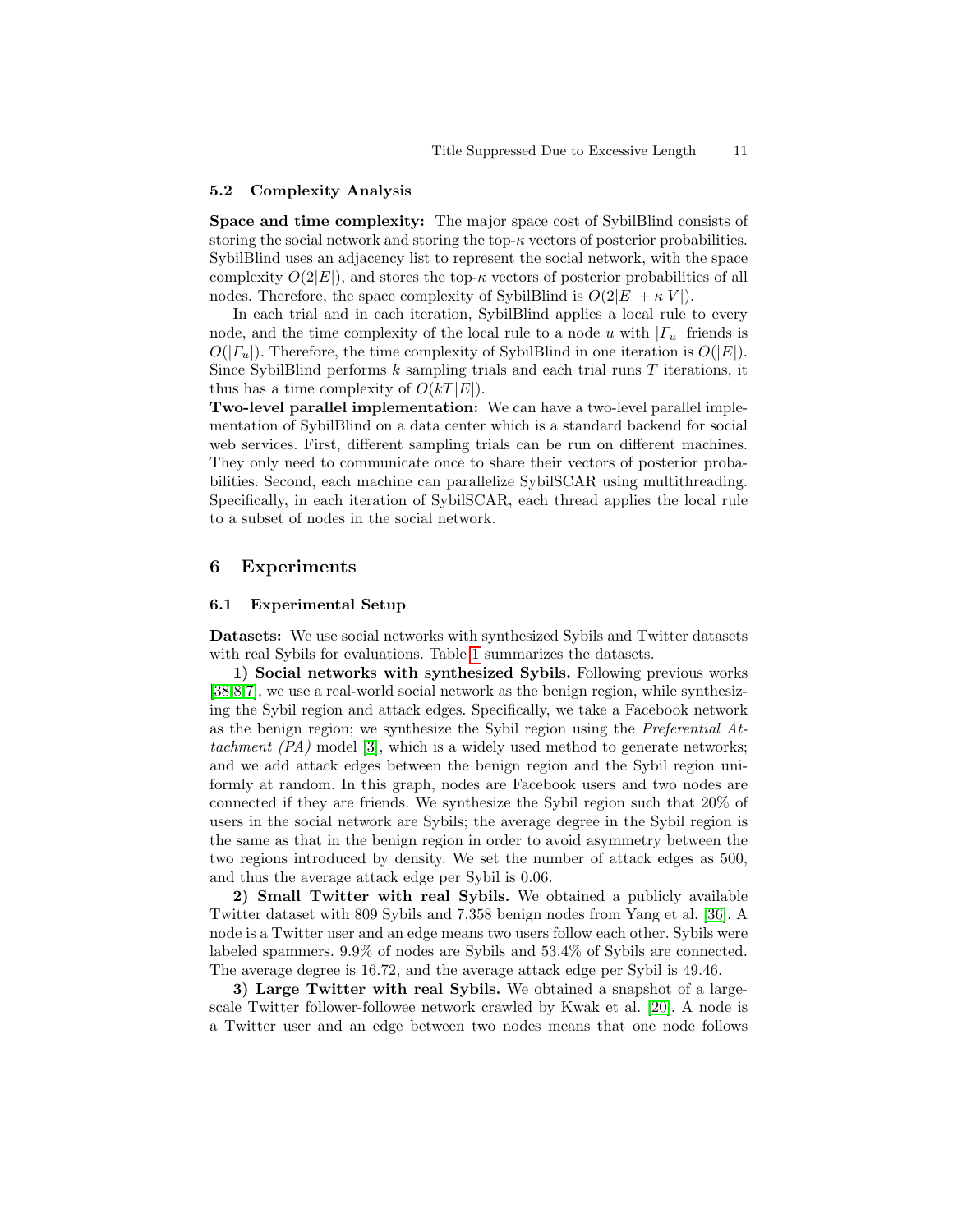<span id="page-11-0"></span>

| Metric                      |         |        | Facebook Small Twitter Large Twitter |
|-----------------------------|---------|--------|--------------------------------------|
| #Nodes                      | 43,953  | 8,167  | 41,652,230                           |
| #Edges                      | 182,384 | 68,282 | 1,202,513,046                        |
| Ave. degree                 | 8.29    | 16.72  | 57.74                                |
| Ave. #attack edge per Sybil | 0.06    | 49.46  | 181.55                               |

Table 1: Dataset statistics.

the other node. The network has 41,652,230 nodes and 1,202,513,046 edges. To perform evaluation, we need ground truth labels of the nodes. Since the Twitter network includes users' Twitter IDs, we wrote a crawler to visit each user's profile using Twitter's API, which tells us the status (i.e., active, suspended, or deleted) of each user. In our ground truth, 205,355 nodes were suspended, 5,289,966 nodes were deleted, and the remaining 36,156,909 nodes are active. We take suspended users as Sybils and active users as benign nodes. 85.3% Sybils are connected with an average degree 24. 1.5% of the total edges are attack edges and the average number of attack edges per Sybil is 181.55. We acknowledge that our ground truth labels might be noisy since some active users might be Sybils, but they evaded Twitter's detection, and Twitter might have deleted some Sybils.

AUC as an evaluation metric: Similar to previous studies [\[7](#page-17-5)[,6,](#page-17-6)[14,](#page-17-7)[30\]](#page-18-5), we use the Area Under the Receiver Operating Characteristic Curve (AUC) as an evaluation metric. Suppose we rank nodes according to their probabilities of being Sybil in a descending order. AUC is the probability that a randomly selected Sybil ranks higher than a randomly selected benign node. Random guessing, which ranks nodes uniformly at random, achieves an AUC of 0.5.

Compared methods: We adapt a community detection method and SybilSCAR to detect Sybils when no manual labels are available. Moreover, we compare with SybilRank [\[7\]](#page-17-5) and SybilBelief [\[14\]](#page-17-7) that require manual labels.

1) Community detection (Louvain Method). When there are no manually labeled training sets, community detection seems to be a natural choice to detect connected Sybils.[2](#page-11-1) A community detection method divides a social network into connected components (called "communities"), where nodes in the same community are densely connected while nodes across different communities are loosely connected. Presumably, Sybils are in the same communities.

Since the benign region itself often consists of multiple communities [\[7,](#page-17-5)[2\]](#page-16-1), the key challenge of community detection methods is how to determine which communities correspond to Sybils. Assigning a label of Sybil (or benign) to a community means that all nodes in the community are Sybils (or benign). Since it is unclear how to assign labels to the communities algorithmically (though one could try various heuristics), in our experiments, we assume one could label communities such that community detection achieves a false negative rate that is the closest to that of SybilBlind. Specifically, SybilBlind predicts a node to be Sybil if its aggregated probability is larger than 0.5, and thus we can compute

<span id="page-11-1"></span> $2$  The local community detection method [\[26\]](#page-17-4) requires labeled benign nodes and thus is inapplicable to detect Sybils without a manually labeled training set.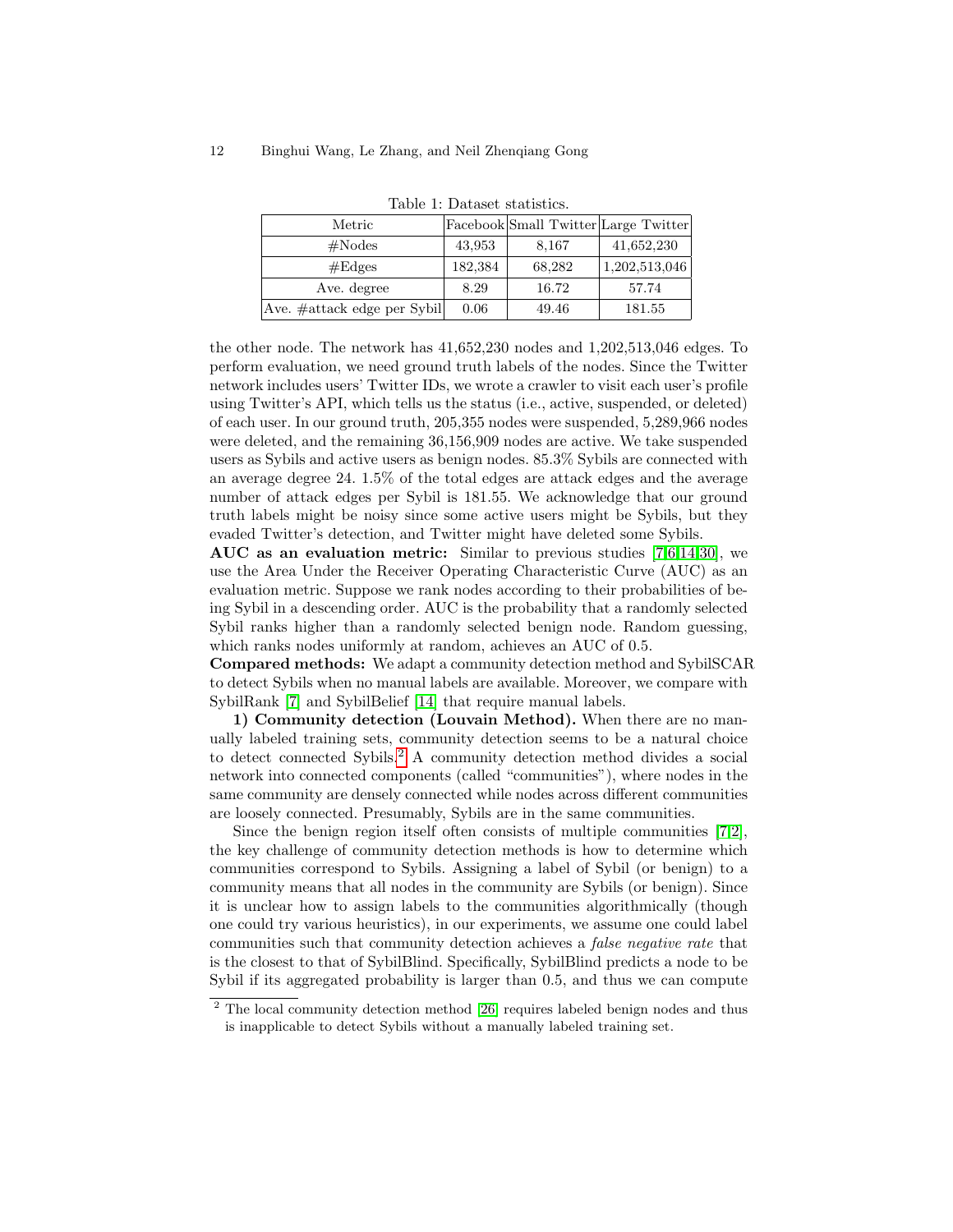the false negative rate for SybilBlind. Then we compare community detection with SybilBlind with respect to AUC, via ranking the communities labeled as Sybil higher than those labeled as benign. Our experiments give advantages to community detection since this label assignment might not be found in practice. Louvain method [\[5\]](#page-16-4) is a widely used community detection method, which is efficient and outperforms a variety of community detection methods [\[5\]](#page-16-4). Therefore, we choose Louvain method in our experiments.

2) SybilSCAR with a sampled noisy training set (SybilSCAR-Adapt). When a manually labeled training set is unavailable, we use our sampler to sample a training set and treat it as the input to SybilSCAR. The performance of this adapted SybilSCAR highly depends on the label noise of the training set.

3) SybilRank and SybilBelief with labeled training set. SybilRank [\[7\]](#page-17-5) and SybilBelief [\[14\]](#page-17-7) are state-of-the-art random walk-based method and LBPbased method, respectively. SybilRank can only leverage labeled benign nodes, while SybilBelief can leverage both labeled benign nodes and labeled Sybils. We randomly sample a labeled training set, where the number of labeled benign nodes and Sybils equals n (the sampling size of SybilBlind).

4) SybilBlind. In the Facebook network with synthesized Sybils, our sampler samples the two subsets  $B$  and  $S$  uniformly at random from the entire social network. For the Twitter datasets, directly sampling two subsets B and S with a low label noise is challenging due to the number of benign nodes is far larger than that of Sybils. Thus, we refine our sampler by using discriminative node features. Previous studies [\[37](#page-18-2)[,36\]](#page-18-4) found that Sybils proactively follow a large number of benign users in order to make more benign users follow them, but only a small fraction of benign users will follow back. Therefore, we extract the follow back rate (FBR) feature for each node in the Twitter datasets. Then we rank all nodes according to their FBR features in an ascending order. Presumably, some Sybils are ranked high and some benign nodes are ranked low in the ranking list. Thus, we sample the subset  $B$  from the bottom- $K$  nodes and sample the subset  $S$  from the top- $K$  nodes. Consider the different sizes of the two Twitter datasets, we set  $K = 1,000$  and  $K = 500,000$  in the small and large Twitter datasets, respectively. This sampler is more likely to sample training sets that have lower label noise, and thus it improves SybilBlind's performance. Note that when evaluating SybilSCAR-Adapt on the Twitter datasets, we also use FBR-feature-refined sampler to sample a training set. As a comparison, we also evaluate the method simply using the FBR feature and denote it as FBR. Moreover, we evaluate SybilBlind with randomly sampled two subsets without the FBR feature, which we denote as SybilBlind-Random.

Parameter settings: For SybilBlind, according to Theorem 1, the minimal number of sampling trials  $k_{min}$  to generate a training set with label noise less than or equal to  $\tau$  is exponential with respect to n, and  $k_{min}$  would be very large even with a modest  $n$ . However, through empirical evaluations, we found that the number of sampling trials can be largely decreased when using the FBR-feature-refined sampler. Therefore, we instead use the following heuristics to set the parameters, with which SybilBlind has already obtained satisfying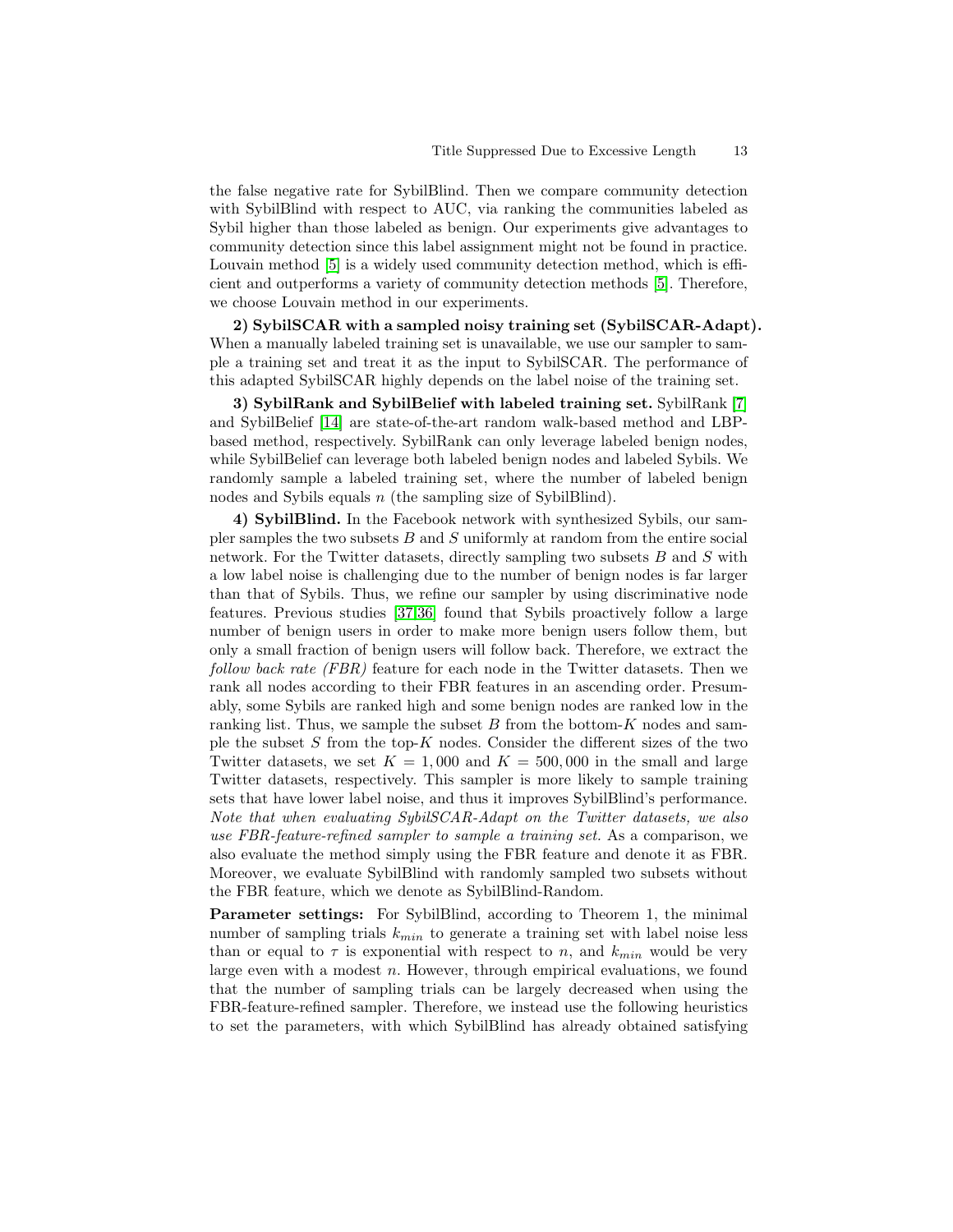<span id="page-13-0"></span>

Fig. 3: AUCs on the Facebook network with synthesized Sybils. Sybil-Blind is robust to various numbers of attack edges.

<span id="page-13-5"></span><span id="page-13-4"></span>Fig. 4: AUCs of SybilBlind vs. (a) sampling size  $n$ and (b) number of sampling trials  $k$  on the large Twitter. We observe that SybilBlind achieves high AUSs when n and k reach certain values.

Method Small Twitter Large Twitter Louvain 0.54 0.50  $SybiISCAR-Adapt$  0.89 0.70 SybilRank 0.86 0.69 SybilBelief 0.98 0.78 FBR 0.60 0.51  $SybiBlind-Random$  0.82 0.65 SybilBlind  $0.98$  0.79

<span id="page-13-3"></span>Table 2: AUCs of the compared methods on the Twitter datasets.

performance. Specifically,  $n = 10$ ,  $k = 100$ , and  $\kappa = 10$  for the Facebook network with synthesized Sybils;  $n = 100$ ,  $k = 20$ , and  $\kappa = 10$  for the small Twitter; and  $n = 100,000, k = 20$ , and  $\kappa = 10$  for the large Twitter. We use a smaller k for Twitter datasets because FBR-feature-refined sampler is more likely to sample training sets with smaller label noise. We use a larger sampling size  $n$  for the large Twitter dataset because its size is much bigger than the other two datasets. We will also explore the impact of parameters and the results are shown in Figure [4.](#page-13-0)

For other compared methods, we set parameters according to their authors. For instance, we set  $\theta = 0.4$  for SybilSCAR. SybilRank requires early termination, and its number of iterations is suggested to be  $O(\log |V|)$ . For each experiment, we repeat 10 times and compute the average AUC. We implement SybilBlind in  $C++$  using multithreading, and we obtain the publicly available implementations for SybilSCAR (also in  $C++$ )<sup>[3](#page-13-1)</sup> and Louvain method<sup>[4](#page-13-2)</sup>. We perform all our experiments on a Linux machine with 512GB memory and 32 cores.

# 6.2 Results

AUCs of the compared methods: Figure [3](#page-13-0) shows AUCs of the compared methods on the Facebook network with synthesized Sybils as we increase the

<span id="page-13-1"></span> $\frac{3}{2}$  <http://home.engineering.iastate.edu/~neilgong/dataset.html>

<span id="page-13-2"></span><sup>4</sup> <https://sites.google.com/site/findcommunities/>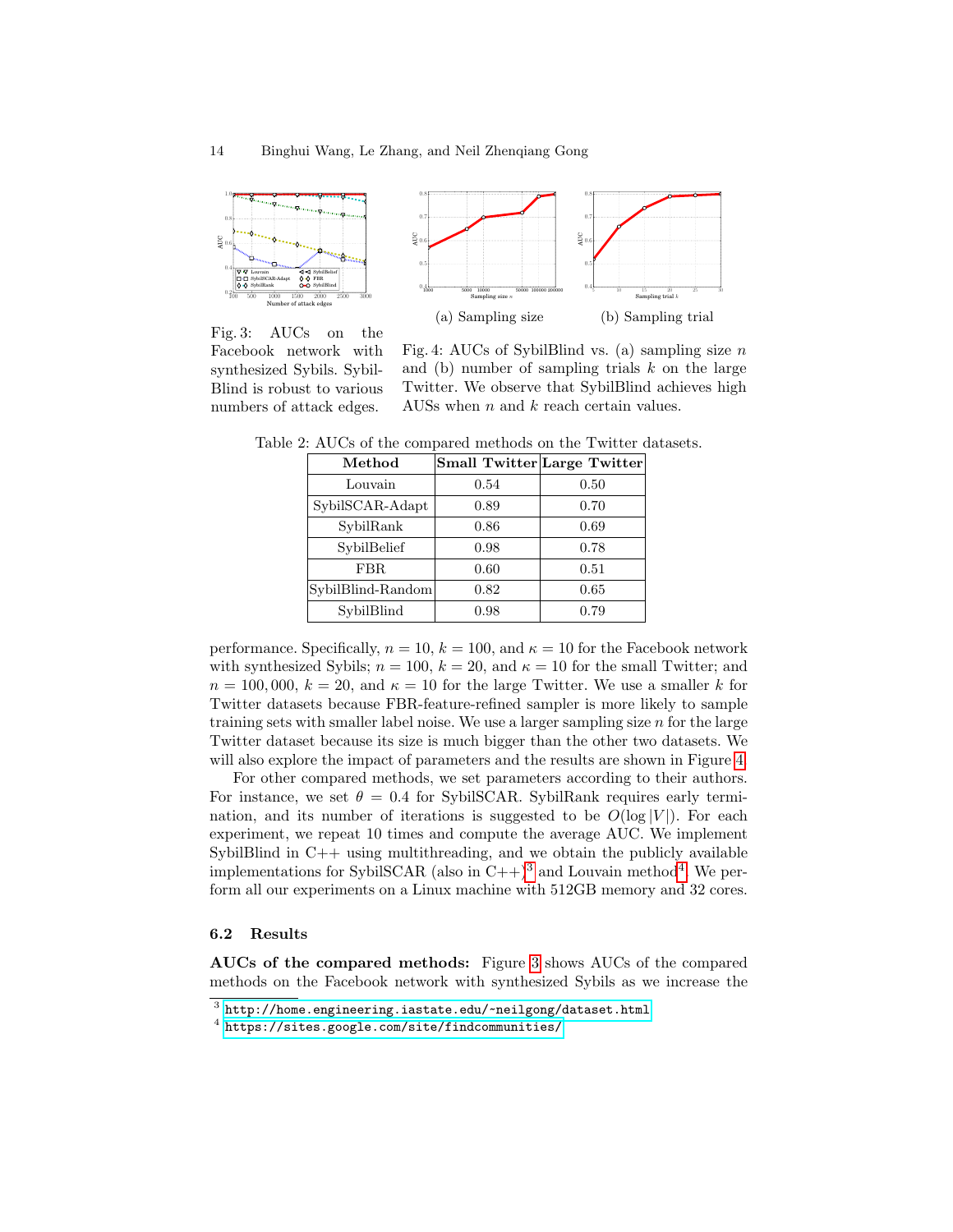<span id="page-14-0"></span>

Fig. 5: AUCs of SybilSCAR vs. the fraction of nodes that are manually labeled as a training set on the small Twitter and large Twitter datasets. We observe that SybilSCAR requires manually labeling about 25% and 2.8% of total nodes on the small Twitter and large Twitter datasets to be comparable to SybilBlind.

number of attack edges. Note that SybilBlind-Random is essentially SybilBlind in this case, as we randomly sample the subsets without the FBR feature. Table [2](#page-13-3) shows AUCs of the compared methods for the Twitter datasets with real Sybils. We observe that 1) SybilBlind outperforms Louvain method. Specifically, when the number of attack edges gets relatively large, even if one could design an algorithm to label communities such that Louvain method can detect as many Sybils as SybilBlind (i.e., similar false negative rates), Louvain method will rank a large fraction of benign users higher than Sybils, resulting in small AUCs. The reason is that some communities include a large number of both benign users and Sybils, which is an intrinsic limitation of community detection. 2) SybilBlind outperforms SybilSCAR-Adapt, which validates that our homophily-entropy aggregator is significant and essential. Thus, aggregating results in multiple sampling trials can boost the performance. 3) SybilBlind outperforms SybilRank and is comparable with SybilBelief, even if SybilRank and SybilBelief use a labeled training dataset. This is because the FBR-feature-refined sampler can sample training sets with relatively small label noise and SybilSCAR is robust to such label noise. As SybilSCAR was shown to outperform SybilRank and be comparable with SybilBelief [\[30\]](#page-18-5), so does SybilBlind. 4) SybilSCAR-Adapt achieves AUCs that are close to random guessing on the Facebook network. This is because the sampled training set has random label noise that could be large. SybilSCAR-Adapt works better on the Twitter datasets. Again, this is because the FBR feature assists our sampler to obtain the training sets with small label noise on the Twitter datasets and SybilSCAR can tolerate such label noise. 5) FBR achieves a small AUC. This indicates that although the FBR feature can be used to generate a ranking list with small label noise by treating topranked nodes as Sybils and bottom-ranked nodes as benign, the overall ranking performance on the entire nodes is not promising. 6) SybilBlind-Random's performance decreases on the Twitter datasets. The reason is that it is difficult to sample training sets with small label noise, as the number of benign nodes is far larger than the number of Sybils on the Twitter datasets.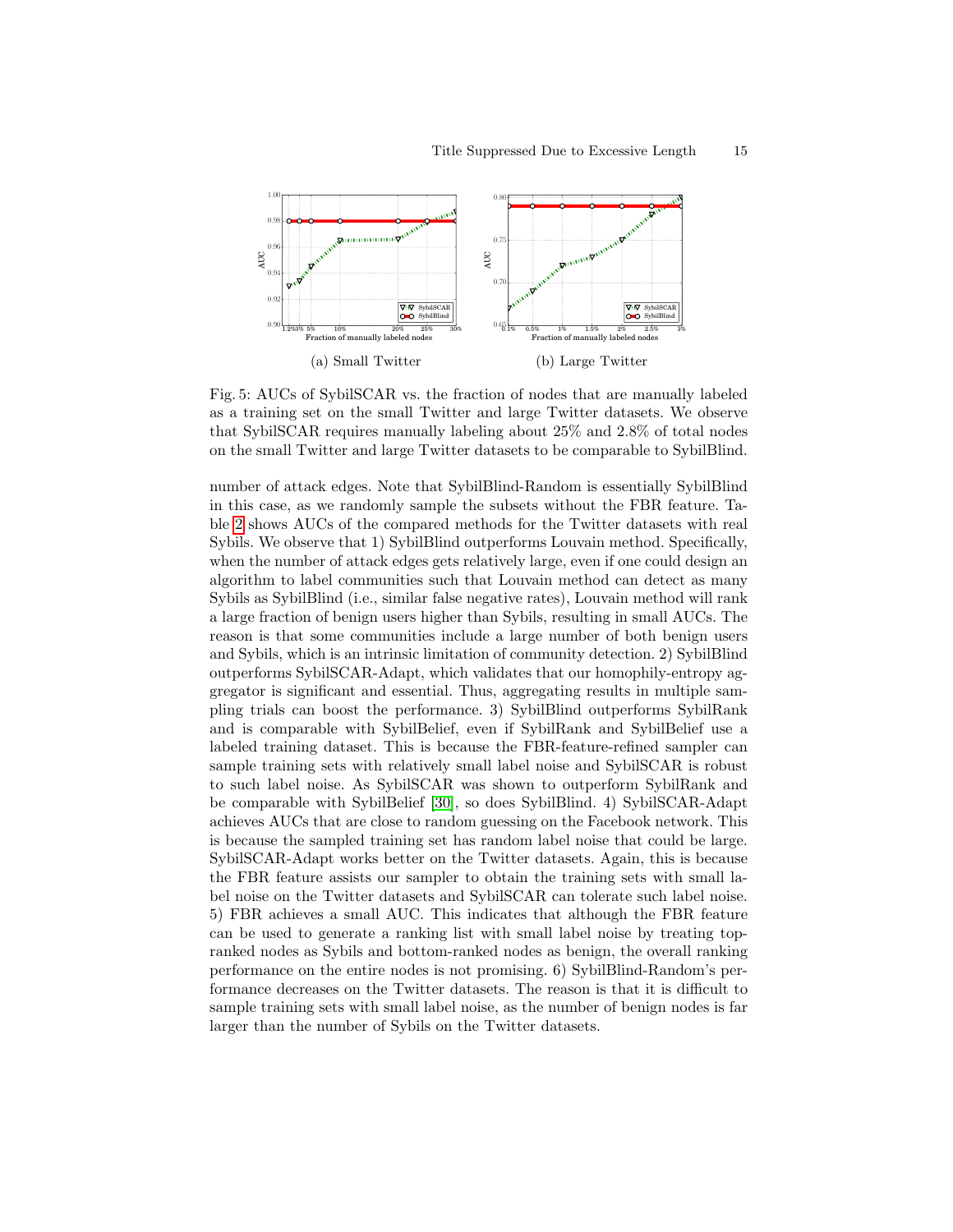<span id="page-15-0"></span>

Fig. 6: Performance of different aggregators on the Facebook network with synthesized Sybils. Our homophily-entropy aggregator (HEA) significantly outperforms the average, min, and max aggregators.



Fig. 7: Impact of the fraction of Sybils on the Facebook network. We observe that SybilBlind can accurately detect Sybils once the fraction of Sybils is smaller than 50%, i.e., Sybils are less than benign nodes.

Number of manual labels SybilSCAR requires to match SybilBlind's performance: Intuitively, given a large enough manually labeled training set, SybilSCAR that takes the manually labeled training set as an input would outperform SybilBlind. Therefore, one natural question is how many nodes need to be manually labeled in order for SybilSCAR to match SybilBlind's performance. To answer this question, we respectively sample  $x$  fraction of total nodes in the small Twitter dataset and large Twitter dataset and treat them as a manually labeled training set, i.e., the benign nodes are assigned a label of benign and the Sybils are assigned a label of Sybil. Note that the manually labeled training set has no label noise. Then, we run SybilSCAR with the training set, rank the remaining nodes using their probabilities of being Sybil, and compute an AUC. Figure [5](#page-14-0) shows the AUCs of SybilSCAR as we increase x from 0.1% to 3% on the small Twitter and large Twitter datasets. For comparison, we also show the AUC of SybilBlind on the small Twitter and large Twitter datasets, which is a straight line since it does not rely on the manually labeled training set. We observe that SybilSCAR requires manually labeling about 25% of total nodes on the small Twitter and about 2.8% of total nodes on the large Twitter in order to achieve an AUC that is comparable to SybilBlind.

Comparing different aggregators: Figure [6](#page-15-0) shows the performances of different aggregators on the Facebook network with synthesized Sybils as we increase the number of attack edges. We observe that our homophily-entropy aggregator (HEA) significantly outperforms the average, min, and max aggregators. The average aggregator achieves performances that are close to random guessing. This is because the average aggregator assigns an expected aggregated probability of 0.5 to every node. Moreover, the min aggregator achieves AUCs that are worse than random guessing, while the max aggregator achieves AUCs that are slightly higher than random guessing. It is an interesting future work to theoretically understand the performance gaps for the min and max aggregators.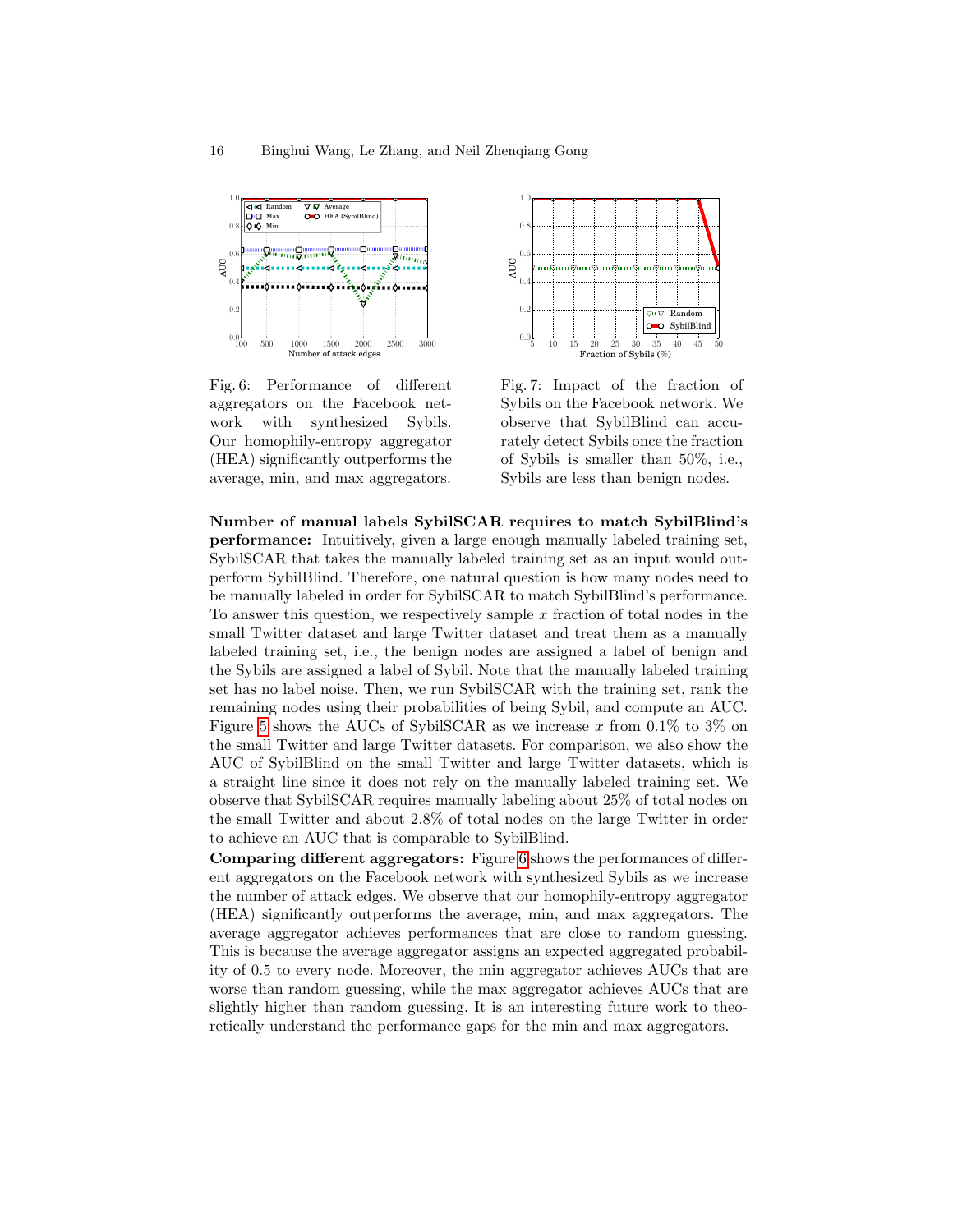Impact of the fraction of Sybils: Figure [7](#page-15-0) shows the AUCs of SybilBlind as the social network has more and more Sybils. We performed the experiments on the Facebook network with synthesized Sybils since we need social networks with different number of Sybils. The number of attack edges is set to be 500. We observe that SybilBlind can accurately detect Sybils (AUCs are close to 1) once the fraction of Sybils is smaller than 50%, i.e., Sybils are less than benign nodes. We note that when Sybils are more than benign nodes, SybilBlind would rank benign nodes higher than Sybils, resulting in AUCs that are close to 0. However, in practice, Sybils are less than benign nodes, as we discussed in Section [3.2.](#page-4-0)

**Impact of n and k:** Figure [4a](#page-13-4) and [4b](#page-13-5) show AUCs of SybilBlind vs. sampling size n  $(k = 20)$  and the number of sampling trials k  $(n = 100, 000)$  on the large Twitter, respectively. We observe that the AUCs increase as the sampling size and the number of sampling trials increase. The AUCs become stable after  $n$ and  $k$  reach certain values. The AUCs are small when  $n$  or  $k$  is small, because it is harder to sample training sets with relatively small label noise.

Running time: We show running time of SybilBlind on the large Twitter. We concurrently generate sampling trials using multiprocessing. In particular, we create 4 processes in parallel, each of which runs one sampling trial. Moreover, each sampling trial runs SybilSCAR using multithreading (20 threads in our experiments). It took about 2 hours for one process to run SybilSCAR in one sampling trial, and the total time for our SybilBlind with 20 sampling trials is around 10 hours.

# 7 Conclusion and Future Work

We design a novel structure-based framework called SybilBlind to detect Sybils in online social networks without a manually labeled training dataset. We demonstrate the effectiveness of SybilBlind using both social networks with synthetic Sybils and Twitter datasets with real Sybils. Our results show that Sybils can be detected without manual labels. Future work includes applying SybilBlind to detect Sybils with sampled subsets with different sizes and extending SybilBlind to learn general machine learning classifiers without manual labels.

Acknowledgements: We thank the anonymous reviewers and our shepherd Jason Polakis for their constructive comments. This work was supported by NSF under grant CNS-1750198 and a research gift from JD.com.

# References

- <span id="page-16-0"></span>1. 1 in 10 Twitter accounts is fake: <http://goo.gl/qTYbyy>
- <span id="page-16-1"></span>2. Alvisi, L., Clement, A., Epasto, A., Lattanzi, S., Panconesi, A.: Sok: The evolution of sybil defense via social networks. In: IEEE S & P (2013)
- <span id="page-16-3"></span>3. Barabási, A., Albert, R.: Emergence of scaling in random networks. Science (1999)
- <span id="page-16-2"></span>4. Benevenuto, F., Magno, G., Rodrigues, T., Almeida, V.: Detecting spammers on twitter. In: CEAS (2010)
- <span id="page-16-4"></span>5. Blondel, V.D., Guillaume, J.L., Lambiotte, R., Lefebvre, E.: Fast unfolding of communities in large networks. Statistical Mechanics: Theory and Experiment (2008)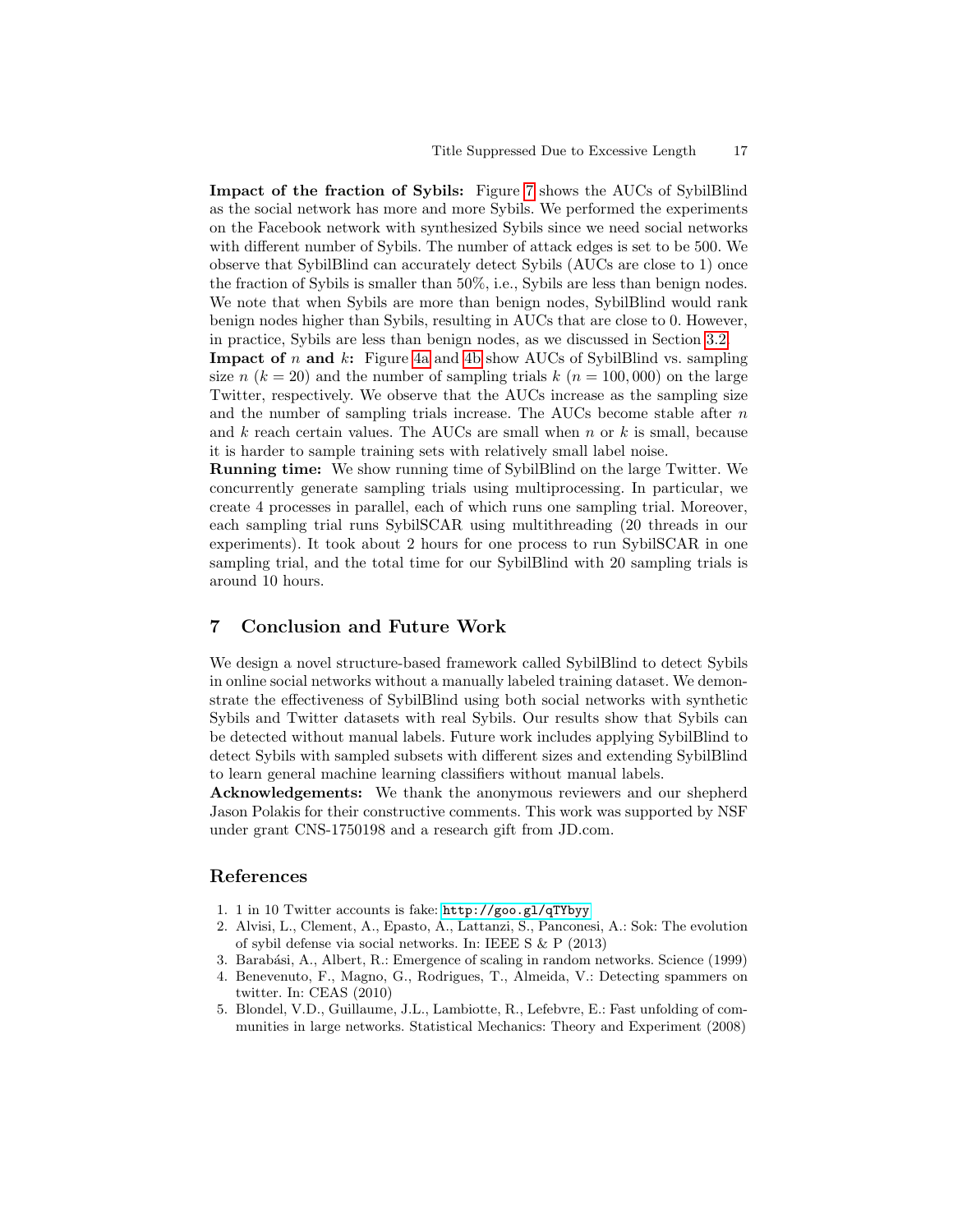- 18 Binghui Wang, Le Zhang, and Neil Zhenqiang Gong
- <span id="page-17-6"></span>6. Boshmaf, Y., Logothetis, D., Siganos, G., Leria, J., Lorenzo, J.: Integro: Leveraging victim prediction for robust fake account detection in osns. In: NDSS (2015)
- <span id="page-17-5"></span>7. Cao, Q., Sirivianos, M., Yang, X., Pregueiro, T.: Aiding the detection of fake accounts in large scale social online services. In: NSDI (2012)
- <span id="page-17-3"></span>8. Danezis, G., Mittal, P.: SybilInfer: Detecting Sybil nodes using social networks. In: NDSS (2009)
- <span id="page-17-12"></span>9. Fu, H., Xie, X., Rui, Y., Gong, N.Z., Sun, G., Chen, E.: Robust spammer detection in microblogs: Leveraging user carefulness. ACM Transactions on Intelligent Systems and Technology (TIST) (2017)
- <span id="page-17-17"></span>10. Gao, H., Chen, Y., Lee, K., Palsetia, D., Choudhary, A.: Towards online spam filtering in social networks. In: NDSS (2012)
- <span id="page-17-8"></span>11. Gao, P., Wang, B., Gong, N.Z., Kulkarni, S., Thomas, K., Mittal, P.: Sybilfuse: Combining local attributes with global structure to perform robust sybil detection. In: IEEE CNS (2018)
- <span id="page-17-19"></span>12. Ghosh, S., Viswanath, B., Kooti, F., Sharma, N.K., Korlam, G., Benevenuto, F., Ganguly, N., Gummadi, K.P.: Understanding and combating link farming in the twitter social network. In: WWW (2012)
- <span id="page-17-20"></span>13. Gilbert, E., Karahalios, K.: Predicting tie strength with social media. In: CHI (2009)
- <span id="page-17-7"></span>14. Gong, N.Z., Frank, M., Mittal, P.: Sybilbelief: A semi-supervised learning approach for structure-based sybil detection. IEEE TIFS  $9(6)$ ,  $976 - 987$  (2014)
- <span id="page-17-0"></span>15. Hacking Election.: (May 2016), <http://goo.gl/G8o9x0>
- <span id="page-17-1"></span>16. Hacking Financial Market.: (May 2016), <http://goo.gl/4AkWyt>
- <span id="page-17-23"></span>17. Hoeffding, W.: Probability inequalities for sums of bounded random variables. Journal of the American Statistical Association 58(301) (1963)
- <span id="page-17-9"></span>18. Jia, J., Wang, B., Gong, N.Z.: Random walk based fake account detection in online social networks. In: IEEE DSN. pp. 273–284 (2017)
- <span id="page-17-16"></span>19. Kontaxis, G., Polakis, I., Ioannidis, S., Markatos, E.P.: Detecting social network profile cloning. In: IEEE PERCOM Workshops (2011)
- <span id="page-17-22"></span>20. Kwak, H., Lee, C., Park, H., Moon, S.: What is twitter, a social network or a news media? In: WWW. pp. 591–600. ACM (2010)
- <span id="page-17-11"></span>21. Liu, C., Gao, P., Wright, M., Mittal, P.: Exploiting temporal dynamics in sybil defenses. In: ACM CCS. pp. 805–816 (2015)
- <span id="page-17-18"></span>22. Song, J., Lee, S., Kim, J.: Spam filtering in Twitter using sender-receiver relationship. In: RAID (2011)
- <span id="page-17-15"></span>23. Stringhini, G., Kruegel, C., Vigna, G.: Detecting spammers on social networks. In: ACSAC (2010)
- <span id="page-17-2"></span>24. Thomas, K., Grier, C., Ma, J., Paxson, V., Song, D.: Design and evaluation of a real-time url spam filtering service. In: IEEE S & P (2011)
- <span id="page-17-21"></span>25. Thomas, K., McCoy, D., Grier, C., Kolcz, A., Paxson, V.: Trafficking fraudulent accounts: The role of the underground market in twitter spam and abuse. In: USENIX Security Symposium (2013)
- <span id="page-17-4"></span>26. Viswanath, B., Post, A., Gummadi, K.P., Mislove, A.: An analysis of social network-based Sybil defenses. In: ACM SIGCOMM (2010)
- <span id="page-17-14"></span>27. Wang, A.H.: Don't follow me - spam detection in twitter. In: SECRYPT (2010)
- <span id="page-17-10"></span>28. Wang, B., Gong, N.Z., Fu, H.: Gang: Detecting fraudulent users in online social networks via guilt-by-association on directed graphs. In: IEEE ICDM (2017)
- <span id="page-17-13"></span>29. Wang, B., Jia, J., Zhang, L., Gong, N.Z.: Structure-based sybil detection in social networks via local rule-based propagation. IEEE Transactions on Network Science and Engineering (2018)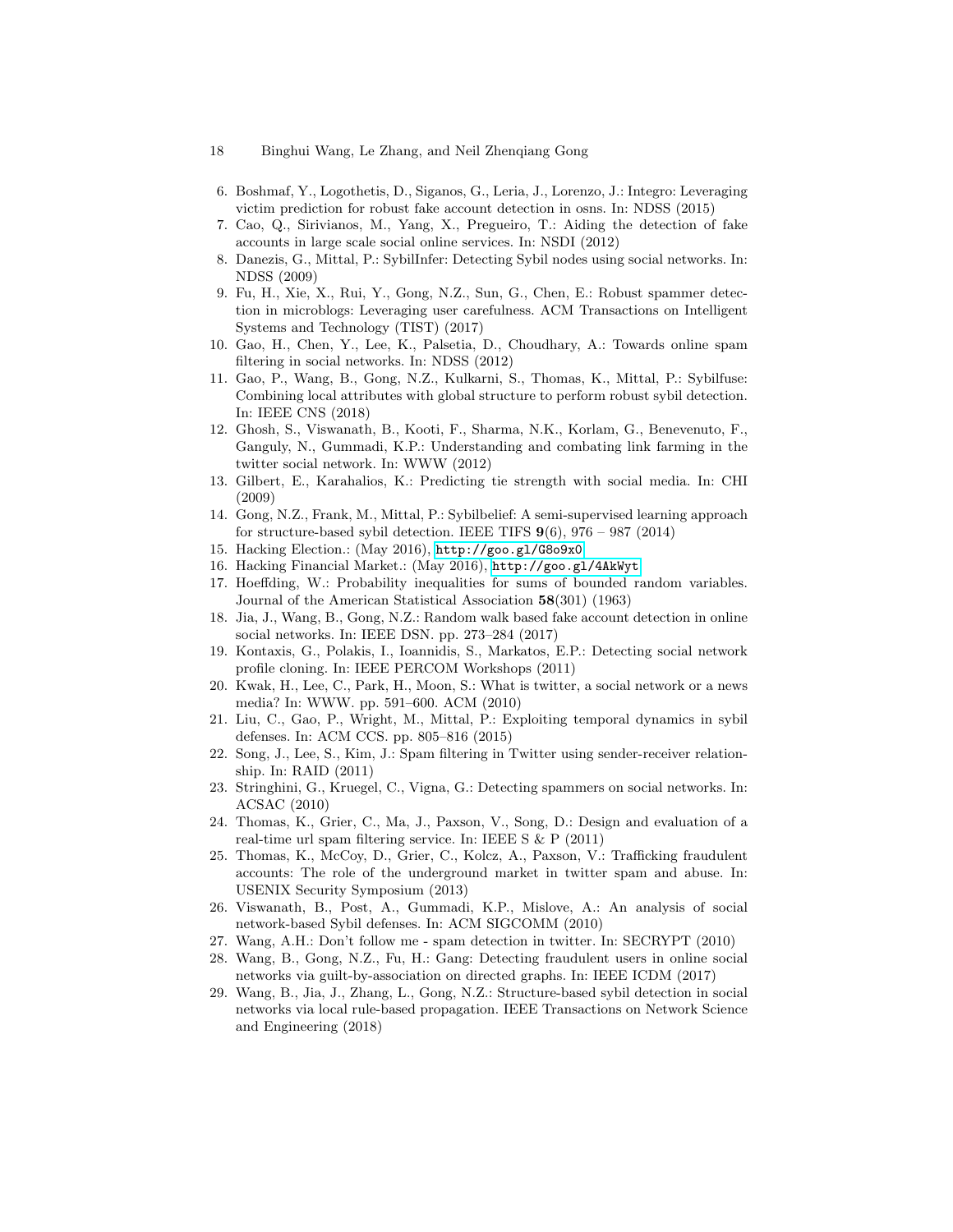- <span id="page-18-5"></span>30. Wang, B., Zhang, L., Gong, N.Z.: Sybilscar: Sybil detection in online social networks via local rule based propagation. In: IEEE INFOCOM (2017)
- <span id="page-18-8"></span>31. Wang, G., Konolige, T., Wilson, C., Wang, X.: You are how you click: Clickstream analysis for sybil detection. In: Usenix Security (2013)
- <span id="page-18-6"></span>32. Wang, G., Mohanlal, M., Wilson, C., Wang, X., Metzger, M., Zheng, H., Zhao, B.Y.: Social turing tests: Crowdsourcing Sybil detection. In: NDSS (2013)
- <span id="page-18-3"></span>33. Wei, W., Xu, F., Tan, C., Li, Q.: SybilDefender: Defend against Sybil attacks in large social networks. In: IEEE INFOCOM (2012)
- <span id="page-18-9"></span>34. Wilson, C., Boe, B., Sala, A., Puttaswamy, K.P., Zhao, B.Y.: User interactions in social networks and their implications. In: Eurosys (2009)
- <span id="page-18-7"></span>35. Yang, C., Harkreader, R., Gu, G.: Die free or live hard? empirical evaluation and new design for fighting evolving twitter spammers. In: RAID (2011)
- <span id="page-18-4"></span>36. Yang, C., Harkreader, R., Zhang, J., Shin, S., Gu, G.: Analyzing spammer's social networks for fun and profit. In: WWW (2012)
- <span id="page-18-2"></span>37. Yang, Z., Wilson, C., Wang, X., Gao, T., Zhao, B.Y., Dai, Y.: Uncovering social network Sybils in the wild. In: IMC (2011)
- <span id="page-18-1"></span>38. Yu, H., Gibbons, P.B., Kaminsky, M., Xiao, F.: SybilLimit: A near-optimal social network defense against Sybil attacks. In: IEEE S & P (2008)
- <span id="page-18-0"></span>39. Yu, H., Kaminsky, M., Gibbons, P.B., Flaxman., A.: SybilGuard: Defending against Sybil attacks via social networks. In: ACM SIGCOMM (2006)

# <span id="page-18-10"></span>A Performance of the Average Aggregator

Theorem 2. When SybilBlind uses the average aggregator, the expected aggregated probability is 0.5 for every node.

Proof. Suppose in some sampling trial, the sampled subsets are B and S, and SybilSCAR halts after T iterations. We denote by  $q_u$  the prior probability and by  $p_u^{(t)}$  the probability in the tth iteration for u, respectively. Note that the subsets  $B' = S$  and  $S' = B$  are sampled by the sampler with the same probability. We denote by  $q'_u$  the prior probability and by  $p_u^{(t)}$  the probability in the tth iteration for u, respectively, when SybilSCAR uses the subsets  $B'$  and  $S'$ . We prove that  $q'_u = 1 - q_u$  and  $p_u^{(t)}' = 1 - p_u^{(t)}$  for every node u and iteration t. First, we have:

$$
q_u' = \begin{cases} 0.5 - \theta &= 1 - q_u \quad \text{if } u \in S \\ 0.5 + \theta &= 1 - q_u \quad \text{if } u \in B \\ 0.5 &= 1 - q_u \quad \text{otherwise,} \end{cases}
$$

which means that  $q_u' = 1 - q_u$  for every node.

We have  $p_u^{(0)'} = q_u'$  and  $p_u^{(0)} = q_u$ . Therefore,  $p_u^{(0)'} = 1 - p_u^{(0)}$  holds for every node in the 0th iteration. We can also show that  $p_u^{(t)'} = 1 - p_u^{(t)}$  holds for every node in the tth iteration if  $p_u^{(t-1)'} = 1 - p_u^{(t-1)}$  holds for every node. Therefore,  $p_u^{(t)} = 1 - p_u^{(t)}$  holds for every node u and iteration t. As a result, with the sampled subsets  $B'$  and  $S'$ , SybilSCAR also halts after  $T$  iterations. Moreover, the average probability in the two sampling trials (i.e., the sampled subsets are B and S, and  $B' = S$  and  $S' = B$ ) is 0.5 for every node. For each pair of sampled subsets B and S, there is a pair of subsets  $B' = S$  and  $S' = B$  that are sampled by our sampler with the same probability. Therefore, the expected aggregated probability is 0.5 for every node.